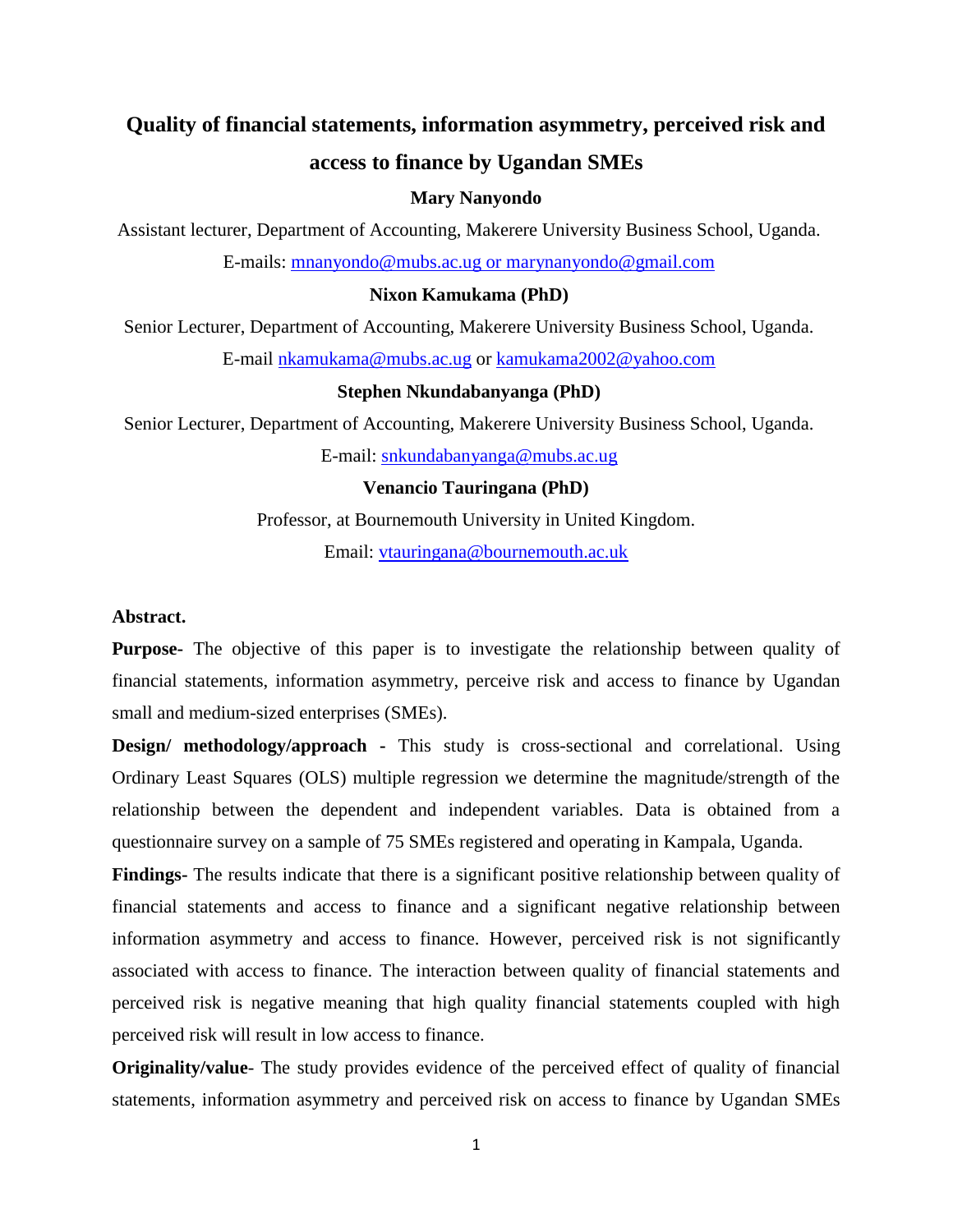where such evidence does not currently exist. Our results are especially significant because they show probably for the first time that it is not enough to have high quality financial statements when other factors that could explain perceived risk undermine are not taken care of in the explanation of access to credit.

**Implications**- The study recommends that SMEs' owner/managers should be trained on the importance of quality of financial statements to improve their access to finance.

**Type of paper**: Research paper.

**Key words:** Quality of financial statements, information asymmetry, perceived risk, access to finance, SMEs, Uganda.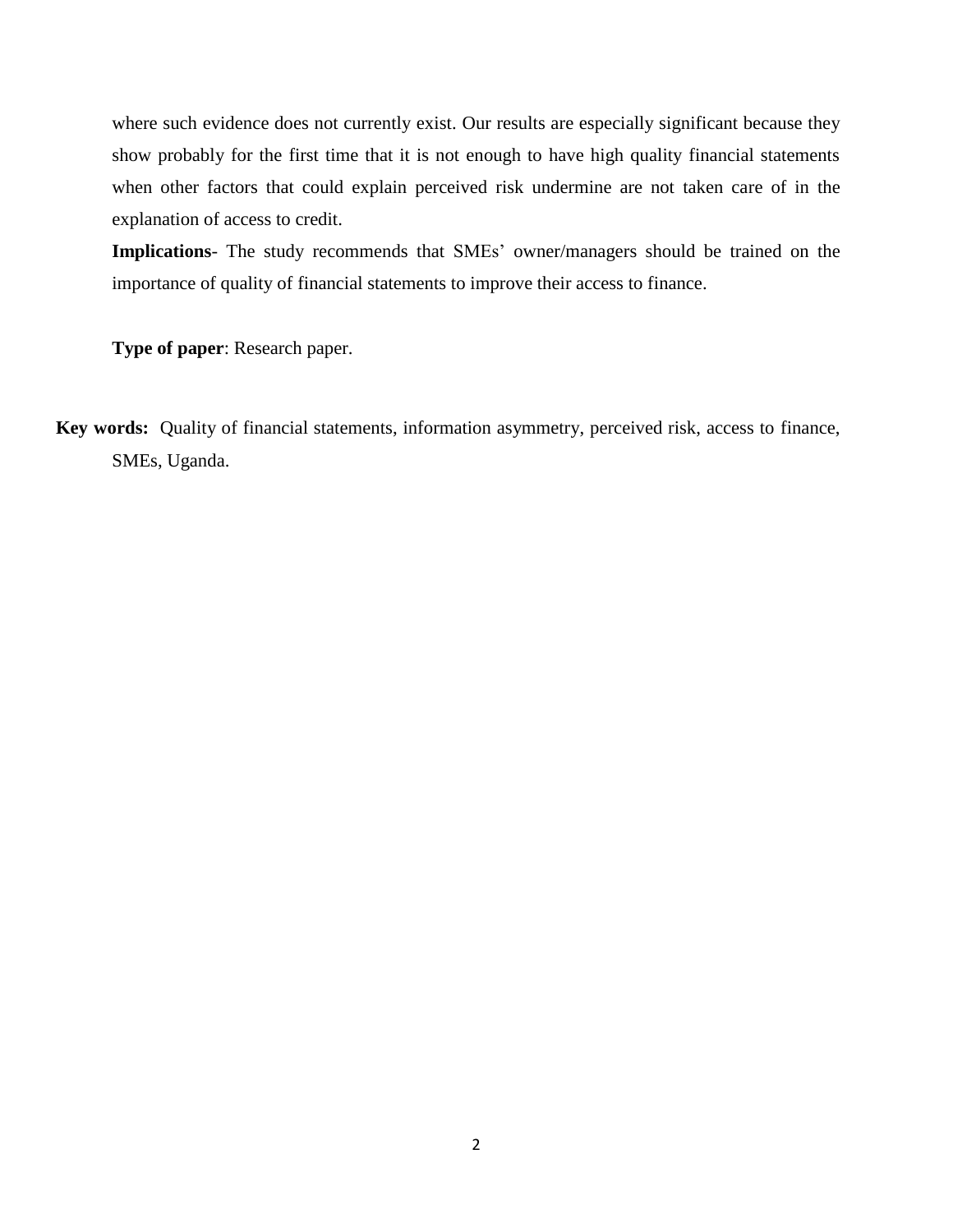# **Introduction**

This paper reports the results of the relationship between quality of financial statements, information asymmetry, perceived risk and access to finance by SMEs' in Uganda. The financing of small-medium enterprises (SMEs) in Uganda has been a subject of great interest to policy-makers and researchers in that the small-medium enterprises are seen as primary vehicles with a contribution of approximately 90% of the private sector. SMEs contribute approximately 75% of Uganda's Gross Domestic product (GDP) and employ more than 2.5 million people. The employment growth is estimated at 25% per annum and therefore the SMEs are a prime source of new jobs (UIA Report 2012). But the potential of SMEs can be jeopardized if access to finance by them (SMEs) is not forthcoming. A recent study conducted by the African Development Bank on East Africa's banking sector community (ADBEAC, 2012) revealed that Uganda's SMEs exposure to finance is only 42% compared to an average of 50% SMEs lending rate on the African continent. This coupled with the Bank of Uganda (2012) finding that lending to SMEs has declined from UGSh406 billion in 2010 to UGSh319 billion in 2011seems to suggest that the problem of access to finance by Ugandan SMEs is worsening.

Despite efforts to increase SMEs access to finance such as the reduction of the Central Bank rates from 28.5% in 2011 to 12.5% in 2012 (BOU Report, 2012), the worsening situation regarding SMEs' access to finance in Uganda suggests that initiatives taken by the government to enhance access to finance by SMEs are not having the desired effect. Moreover, literature is replete with why SMEs access rates to finance are low. These studies suggest that stringent requirements such high minimum balances (Graham, 2002), collateral requirements for loans and insufficient financial disclosure (Okurut, Schoombee, Berg, 2000), entrepreneurial managerial skills and a poor credit history (Kikonyogo, 2000; Mugume, 2001; 2002; Nuwagaba, 2011) and, costly bureaucratic processes, poor access roads, limited market and location (Demirguc-Kunt, 2008) are some of the factors why most SMEs cannot access finance. Nott (2003) also advances a number of challenges of access to finance by SMEs. These are: the incomplete range of financial products and services, regulatory rigidities or gaps in the legal framework, inadequate information on the banks and the small-medium enterprises, elements of infancy, insufficient collateral and returns to counteract the risk exposures.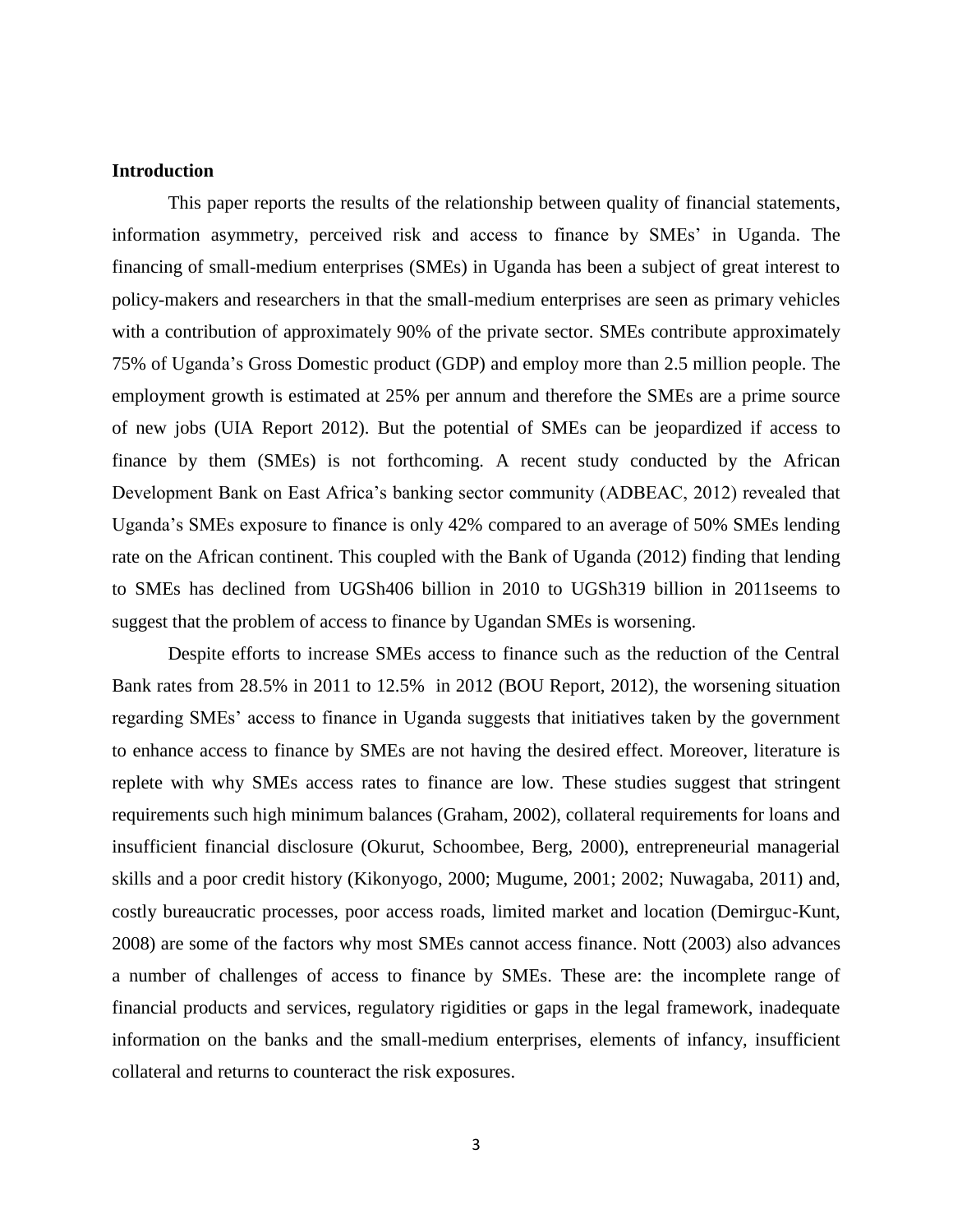The multiplicity of factors responsible for suboptimal access to finance identified in literature indicates that the search for efficient predictors of access to finance by SMEs is still incipient. Moreover, although empirical studies have been carried out to explain the limited access to finance using different predictor variables, the influence of quality of financial statements and information asymmetry on access to finance has not been unduly ignored. We therefore argue that the limited access to finance by SMEs' could be attributed to quality of financial statements, information asymmetry and perceived risk. We advance this argument based on the following. First, information asymmetry occurs when all relevant information is not known to all parties in an undertaking resulting into adverse selection and moral hazard therefore making it difficult for banks (for instance) to extend finance to the small-medium enterprises (Mugume, 2004; Sufi, 2006; Nott, 2003; Griffins, 2002). It is argued by Opondo (2010) that information quality is palpably assumed for banks are to make informed decisions to extend finance. According to (Nott, 2003: Alexandar and Nobes, 2007), access to finance is impeded by the perceived level of information asymmetry between banks and the SMEs. The East African Community (EAC) Banks Report (2012) suggests that SMEs have a difficulty in accessing finance due to managerial incompetence in deciding what information and degree of disclosure. This increases information asymmetry between the SMEs and the bank hence it becomes difficult on the part of the bank to estimate the degree of risk associated with the SME and thus be bank hesitate to extend finance. Collins Barrow (2003) also asserts that lenders wish to screen bad borrowers from good ones but in reality insufficient disclosure prevent them from getting the relevant information, thus making it difficult to extend finance. Second, according to studies conducted by McKenzie and Baker (2011), Olawale (2010) and Epstein (2007) quality financial statements should serve as an anchor between the bank and SMEs to predict the level of perceived risk. This means that fair presentation of financial statements reflects transparency in the financial position; cash flows and revenue projections of the SMEs to enhance lending parties make informed decisions to extend finance.

Therefore, the overall objective of this paper is to report the results of the relationship between quality of financial statements, information asymmetry, perceived risk and access to finance by SMEs in Uganda. We believe this paper provides a better trajectory for understanding variances in SMEs' access to credit by considering information asymmetry, quality of financial statements and perceived risk as efficient predictors. In the end, the paper provides more insights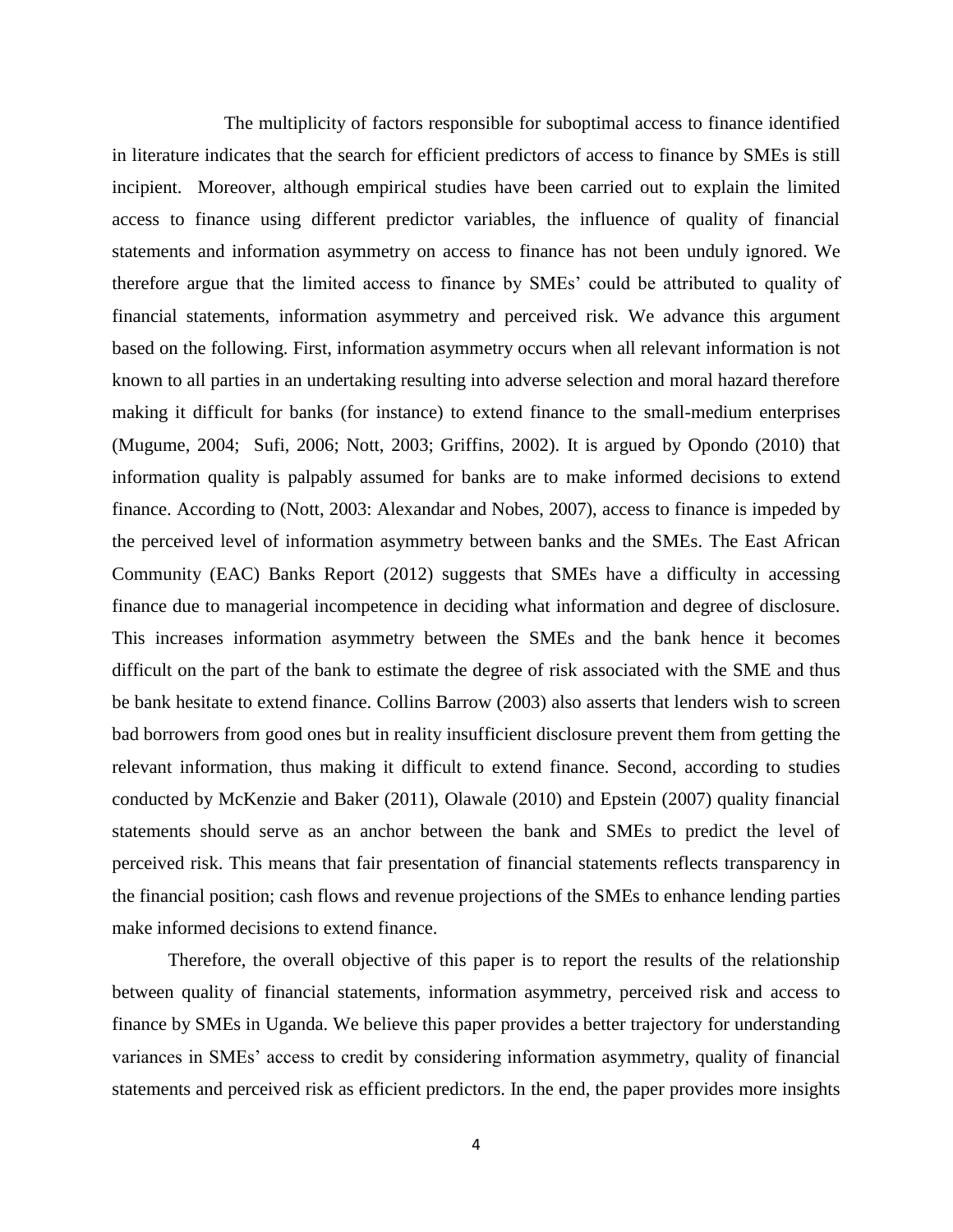into the quality of financial statements that is predicted to reduce the behavioural aspect of viewing SMEs as highly risky borrowers. The objective of this study, therefore, is to determine the role played by the quality of financial statements, information asymmetry and perceived risk in SMEs' access to finance.

The main contribution of the paper is that unlike previous studies that have examined the association between disclosure quality and access to finance (Levitt, 1998; Miller, 2000), information asymmetry and access to finance (Griffins, 2002) and perceived risk and access to finance (Meyer, 2002) based on secondary data, our study is based on primary data of the perception of SMEs owners and managers. Since psychology literature indicates there is a close link between perception and action (e.g. Brewer et al., 2007), the findings of an investigation of the relationship between perceived quality of information, information asymmetry and perceived risk and access to finance have important policy implications. For example, if no relation is found, this may imply that SMEs owners/managers are ignorant of how the quality of their financial statements, perceived risk and information asymmetry affect their chances of accessing finance. In terms of policy implication this may mean that in order to improve SMEs access to finance, the SMEs owner/managers will need some training. On the other hand, if a relationship is found, questions will need to be asked why SMEs owner/managers are not doing something about the quality of financial information to improve their chances of accessing finance.

Ensuing is literature review and hypotheses development. Next is research methodology section which is followed by results and discussion. Finally we provide summary and concluding remarks.

# **Literature review and hypotheses development**

# *Access to finance*

Claessens (2006) defines credit accessibility as the availability of a supply of reasonable quality financial services at reasonable costs. However, Akudugu, Egyir and Mensah-Bonsu (2009) define access to credit as a situation in which an individual has the right, makes an attempt to possess and makes decisions regarding the use of funds in the short term and to repay with interest at a time schedule that is convenient to both the borrower and lender. According to Akudugu et al (2009) a person lacks access to credit if such a person makes efforts to acquire it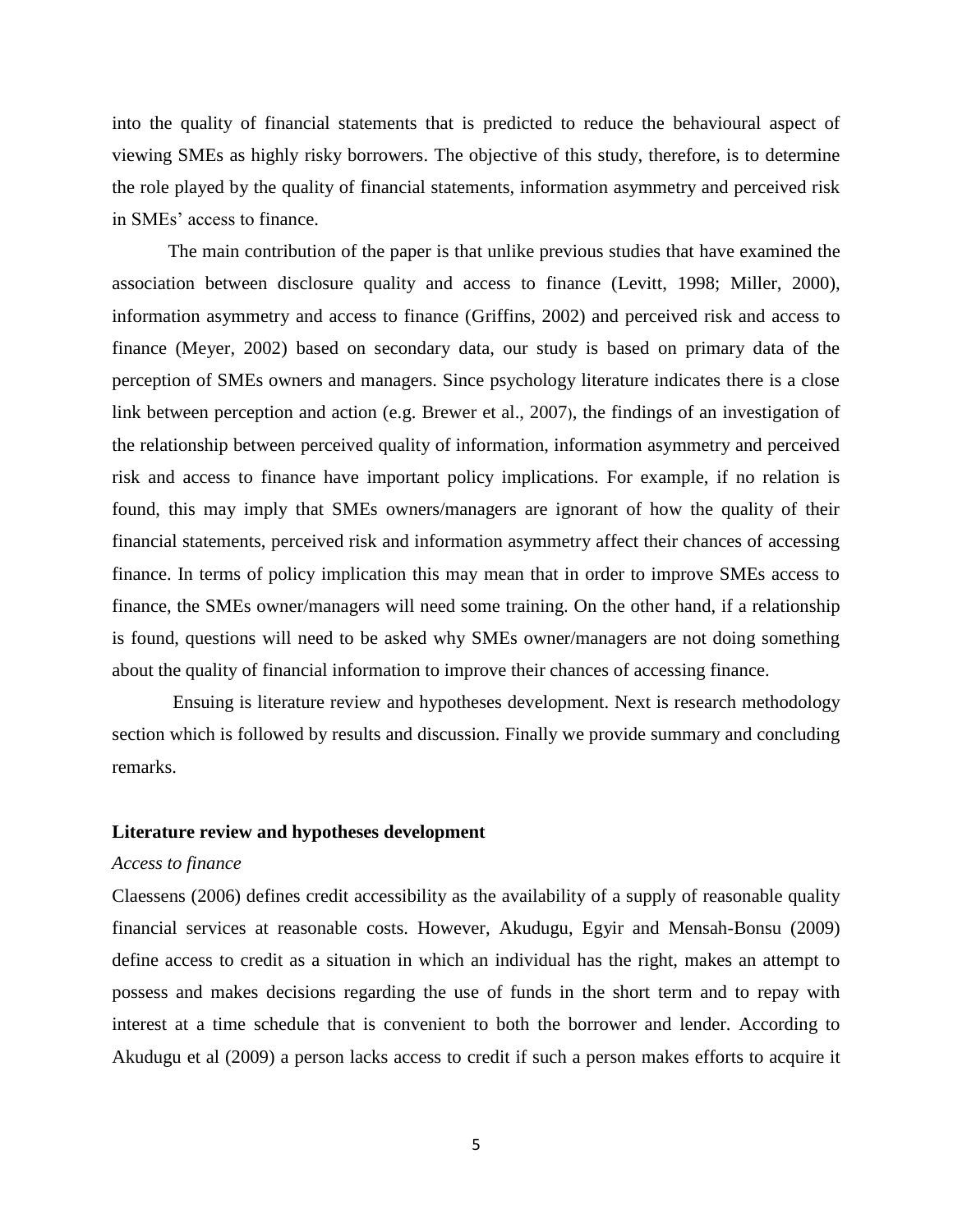and fails. We therefore operationally define access to finance as the flexibility and the ease with which SMEs get money from Banks in terms of frequency of loan acquisition.

# *Quality of financial statements and access to finance*

Schoombee et al. (2004) suggest that before financial institutions extend credit to borrowers, they need to assure themselves of the viability of the loan applicant and thus they need to see audited financial information presented in form of statement of comprehensive income and financial position. Alexander et al. (2003) reaffirms that banks use the value and liquidity of the collateral and financial performance for at least two financial years posted by the entrepreneur as a key criterion for granting finance. If financial statements do not comply with standards, and fail to exhibit transparency, then the level of perceived risk will be high and thus access to finance will be impeded (Tweed, 2010). Indeed Tweedie (2010) asserted that for SMEs to access finance from banks, quality of financial statements is paramount. Levitt (1998, p. 82) also states that, 'The truth is, quality financial statements lowers the cost of finance'. Quality financial statements mitigate the level of information asymmetry which reduces perceived risk. Lumbert, Leuz and Varrenchia (2006) argue that quality of reported financial information is influenced not simply by the quality of accounting standards, but also by other enterprise factors that affect the demand for and the supply of financial information. The salient institutional factors are: the nature of managerial competence, the legal system, and the existence and enforcement of laws governing disclosure standards. Literature above suggests a relationship between quality of financial statements and access to finance and hence the following hypothesis will be stated.

**H<sup>1</sup>** *Quality of financial statements has a significant positive association with access to finance*

# *Information Asymmetry and access to finance*

Information quality is positively related to finance access. According to Griffins (2002), inadequate information and low information quality inhibit SMEs from using bank finance. Also Cavusgil et al. (2008) argued that SMEs that disclose information of higher quality rely more heavily on liabilities, which is consistent with having greater access to external finance. Substantial reduction in the cost of external finance can be realized if SMEs disclose adequate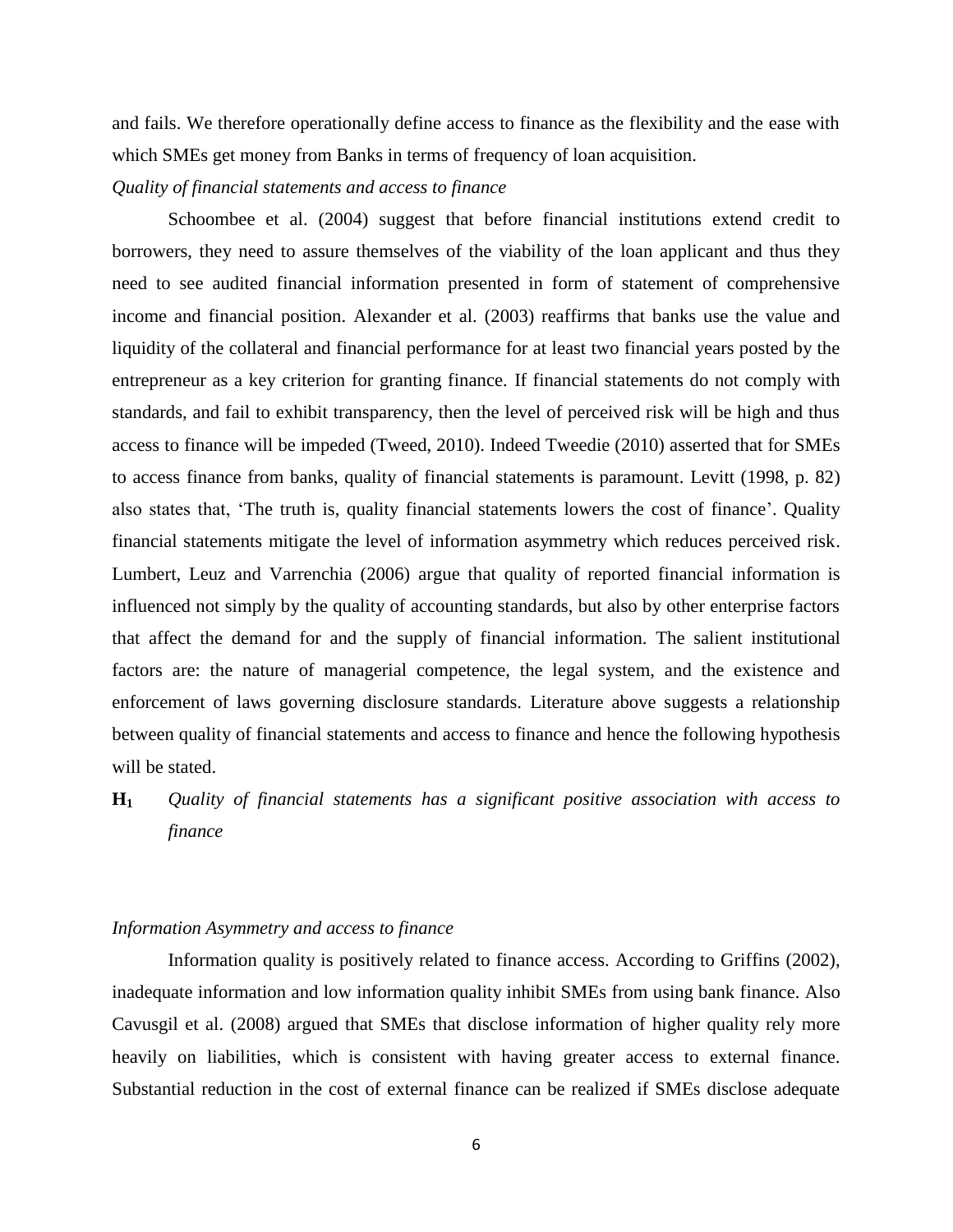information that relates to the operating activities; collateral and all other details that the banks require to know before extending finance, as this will reduce information asymmetry and perceived risk. Lower cost of borrowing means that the SMEs are better able to afford to borrow because they are better able to afford the repayments. Opondo (2012) also asserts that SMEs face higher cost of debt because they are considered to be more risky since bank managers base their lending decisions on the quality of information that is disclosed.

Quality financial information is also important because it mitigates information asymmetry between the management of the enterprise and the banks, its reduction has desirable effects on the cost of finance (Leuz and Varrechia, 2000; Bushee and Leuz, 2005). Information asymmetry occurs when one group of participants has better or timelier information than other groups. One way to reduce the information asymmetry is by one party signaling to the other party. Signalling is an action taken by the more informed that provides credible information to the less informed. Typically, the source of the information asymmetry is the superior knowledge that managers have about the enterprise's prospects, while the banks comprise of the uninformed group which impairs extension of finance (Leuz, 2005). According to Opondo (2012), SMEs are so volatile when it comes to default rate and this is attributed to the high levels of information asymmetry which hinders the bank to accurately calculate the risk exposure and therefore hesitate to extend finance. When banks are not able to access the information needed to measure the level of perceived risk due to information asymmetry, access to finance is hampered (Barth et al., 2005). According to Ball (2006), quality financial statements should serve as an anchor to influence access to finance. This is based on the premise that once financial statements reduce the level of information asymmetry this enables the bank to estimate the perceived risk and extend finance to SMEs. Given the foregoing discourse, the following hypothesis will be stated.

# **H<sup>2</sup>** *Information asymmetry has a significant negative association with perceive risk and access to finance*

Perceived risk theory embraces a behavioral intuitive aspect which appeals and plays a role in facilitating the bank's decision to either extend finance or not (Ho and Victor, 2000). The banks have subjective impressions to benchmark lending of finance to SMEs. For example, this may include: age, location, type of industry, managerial competence, quality of financial information and information asymmetry. Meyer (2002) argued that perceived risk is predicted to be very high for enterprises with low quality financial statements and high level of information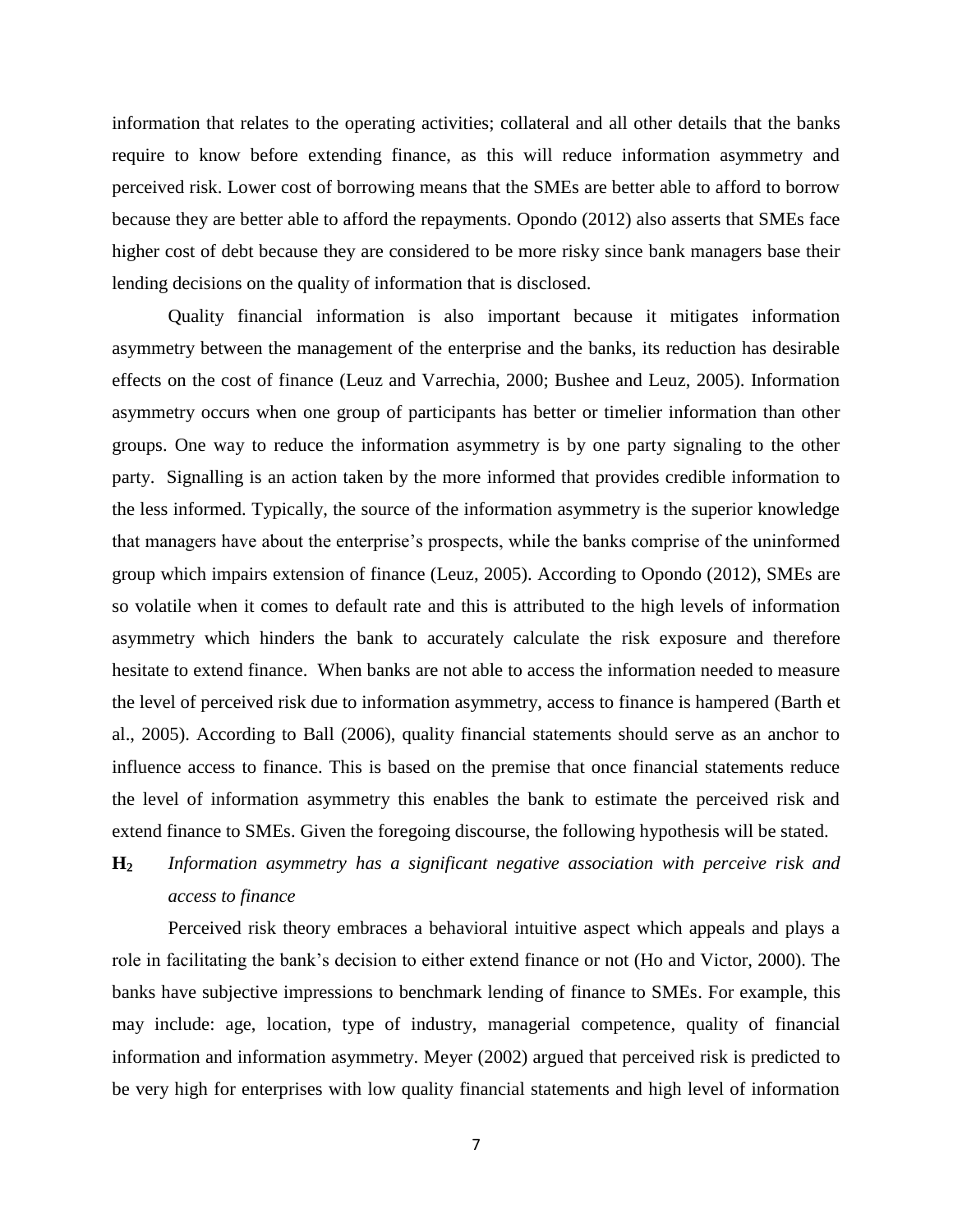asymmetry and very low for enterprises that maintain proper up to date financial statements and provide qualitative and quantitative financial information that is required by the bank so as to make informed decisions to extend finance. Reduced information asymmetry has desirable effects on the cost of finance (Florini, 2002). This benefit motivates SMEs around the world to strive for high quality accounting information.

# **H<sup>3</sup>** *Perceived risk has a significant negative association with access to finance*

The discussion above of the relationship between quality of financial information (disclosure), information asymmetry, perceived risk and access to finance is summarized in Figure 1.



# **Figure 1**:

*The relationship between quality of financial statements, information asymmetry, perceived risk and access to finance*

Figure 1 illustrates that quality of financial information facilitates access to finance. The figure also suggests that lower information asymmetry which is brought about by quality of financial statements facilitates access to finance. The figure similarly indicates that quality of financial statements facilitates access to finance by reducing perceived risk. Finally, the figure also shows that information asymmetry and perceived risk interact to enhance access to finance and also quality of financial statements and perceived risk interact to cause access to finance. As a result of the interacting relationships the following hypotheses were also tested.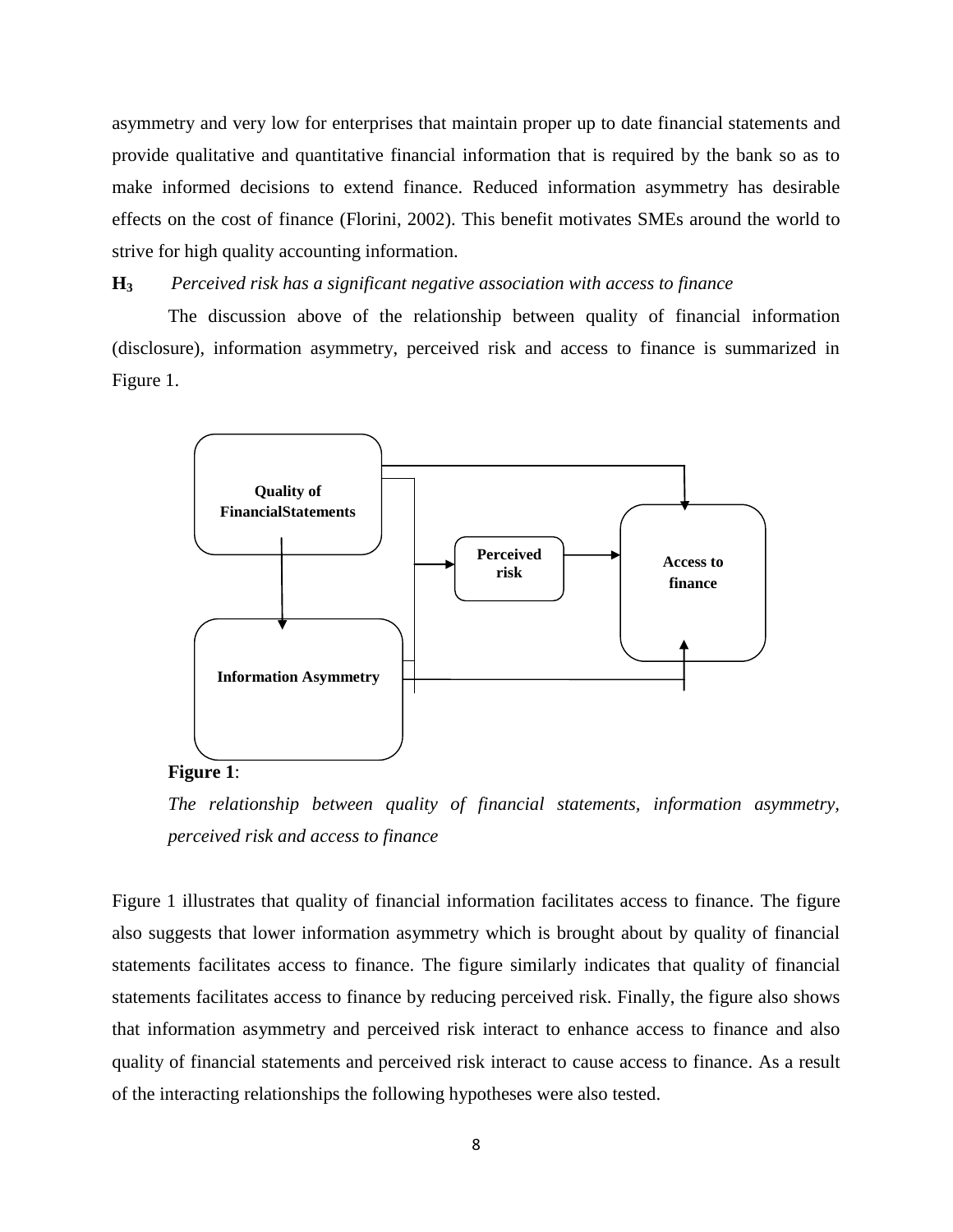- **H<sup>4</sup>** *The interaction between quality of financial statements and perceived risk has a significant negative association with access to finance*
- **H<sup>5</sup>** *The interaction between information asymmetry and perceived risk has a significant positive association with access to finance*

#### *Control variables*

Bartov et al. (2000) suggest that failure to control for confounding variables could lead to falsely rejecting the study when in fact it should be accepted. This study draws from prior studies and control for company size and industry as they are likely to be important factors informing differences in disclosure quality among SMEs which in turn influence access to finance. For example, company size has consistently been found to be associated with the extent of disclosure (e.g., Haniffa and Cooke, 2002; Mangena and Tauringana, 2007). Previous studies have also documented that industry (e.g., Wallace et al., 1994; Barako et al., 2006) has significant influences in this respect. Consequently, we control for company size and industry as they may influence access to finance.

# **Research methodology**

#### *Population and sample*

The 205 SMEs registered in Kampala District of Uganda were identified as the population for the study. These were identified from the USSIA Report (2012) and the UMA Report (2012). Random sampling was used to identify a sample of 132 out of the 205 SMEs which was considered appropriate in line with Sekeran (2004) table. A questionnaire (see appendix) which consists of two sections was used to collect the data. The respondents were requested to indicate the extent of their agreement with a series of questions on a five-point Likert scale (Raaijmakers et al., 2009). The instrument was pre-tested through a pilot study in order to identify any possible errors to ensure its validity and reliability. Responses were received from 75 SMEs making a 56.8% response rate.

#### *Model*

The following multiple regression equation was estimated to determine the relationship between the dependent and independent variables:

$$
ATFI = \beta_0 + \beta_1 QF + \beta_2 INAS + \beta_3 PRK + \beta_4 SIZE + \beta_5 INDS + \varepsilon_j
$$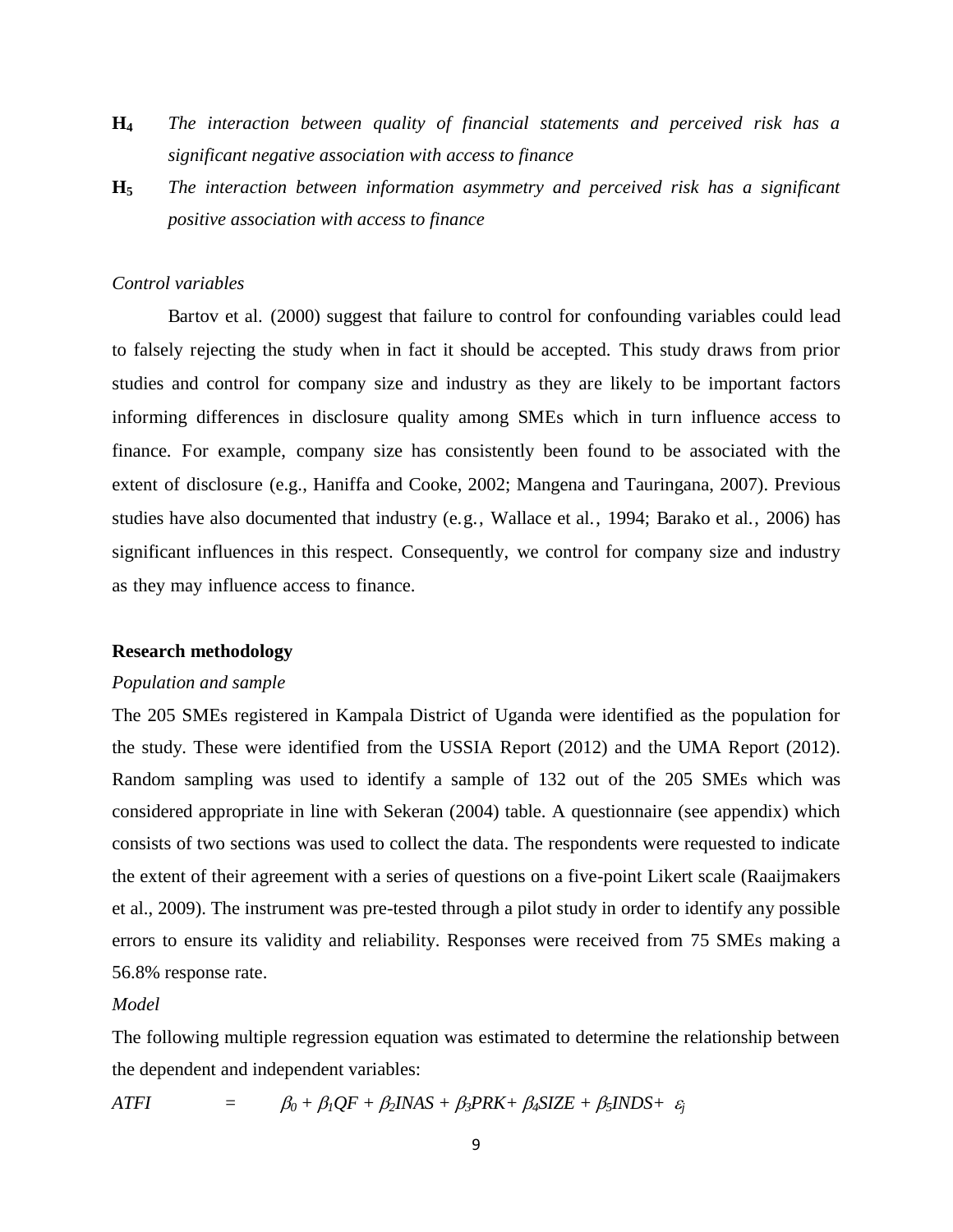# Variables as defined in Table 1

*Measurement of variables*

| Table 1: Definition of variables included in the regression model |                |                                       |                                          |  |  |  |  |
|-------------------------------------------------------------------|----------------|---------------------------------------|------------------------------------------|--|--|--|--|
| Variable(s)                                                       |                | <b>Measurement</b>                    | <b>Definition</b>                        |  |  |  |  |
| <b>ATFI</b>                                                       | Access<br>to   | Mean rank on the of the ten items     | The flexibility and the ease with        |  |  |  |  |
|                                                                   | finance        | of information on a 5-point Likert    | which SMEs get money from                |  |  |  |  |
|                                                                   |                | scale by the respondents              | Banks in terms of frequency of           |  |  |  |  |
|                                                                   |                |                                       | loan acquisition (Claessens, 2006;       |  |  |  |  |
|                                                                   |                |                                       | Akudugu, Egyir & Mensah-Bonsu            |  |  |  |  |
|                                                                   |                |                                       | 2009)                                    |  |  |  |  |
| QF                                                                | Quality<br>of  | Mean rank on the of the ten items     | The<br>which<br>extent<br>to             |  |  |  |  |
|                                                                   | financial      | of information on a 5-point Likert    | accounts/financial<br>statements         |  |  |  |  |
|                                                                   | statements     | scale<br>twenty<br>items<br>of<br>one | prepared are perceived as relevant,      |  |  |  |  |
|                                                                   |                | information by the respondents        | understandable,<br>reliable,<br>accurate |  |  |  |  |
|                                                                   |                |                                       | and comparable (Nkundabanyanga et        |  |  |  |  |
|                                                                   |                |                                       | al. 2013)                                |  |  |  |  |
| <b>INAS</b>                                                       | Information    | Mean rank on the of the ten items     | when all relevant information is         |  |  |  |  |
|                                                                   | asymmetry      | of information on a 5-point Likert    | not known to all parties in an           |  |  |  |  |
|                                                                   |                | scale<br>seventeen<br>items<br>of     | undertaking resulting into adverse       |  |  |  |  |
|                                                                   |                | information by the respondents        | selection<br>hazard<br>and<br>moral      |  |  |  |  |
|                                                                   |                |                                       | (Mugume, 2004;<br>Sufi, 2006;            |  |  |  |  |
|                                                                   |                |                                       | Nott, 2003; Griffins, 2002)              |  |  |  |  |
| <b>PRK</b>                                                        | Perceived risk | Mean rank on the of the ten items     | The behavioral aspects of viewing        |  |  |  |  |
|                                                                   |                | of information on a 5-point Likert    | SMEs as highly risky borrowers           |  |  |  |  |
|                                                                   |                | scale ten items of information by     | (McKenzie<br>Baker,<br>2011;<br>$\&$     |  |  |  |  |
|                                                                   |                | the respondents                       | Olawale, 2010; Epstein 2007)             |  |  |  |  |
| <b>SIZE</b>                                                       | Company size   | Size is a dichotomous variable : 1    |                                          |  |  |  |  |
|                                                                   |                | if it is a medium sized enterprise;   |                                          |  |  |  |  |
|                                                                   |                | otherwise 0                           |                                          |  |  |  |  |
| <b>INDS</b>                                                       | Industry       | Industry a dichotomous variable:      |                                          |  |  |  |  |
|                                                                   |                | if it is a<br>manufacturing<br>1      |                                          |  |  |  |  |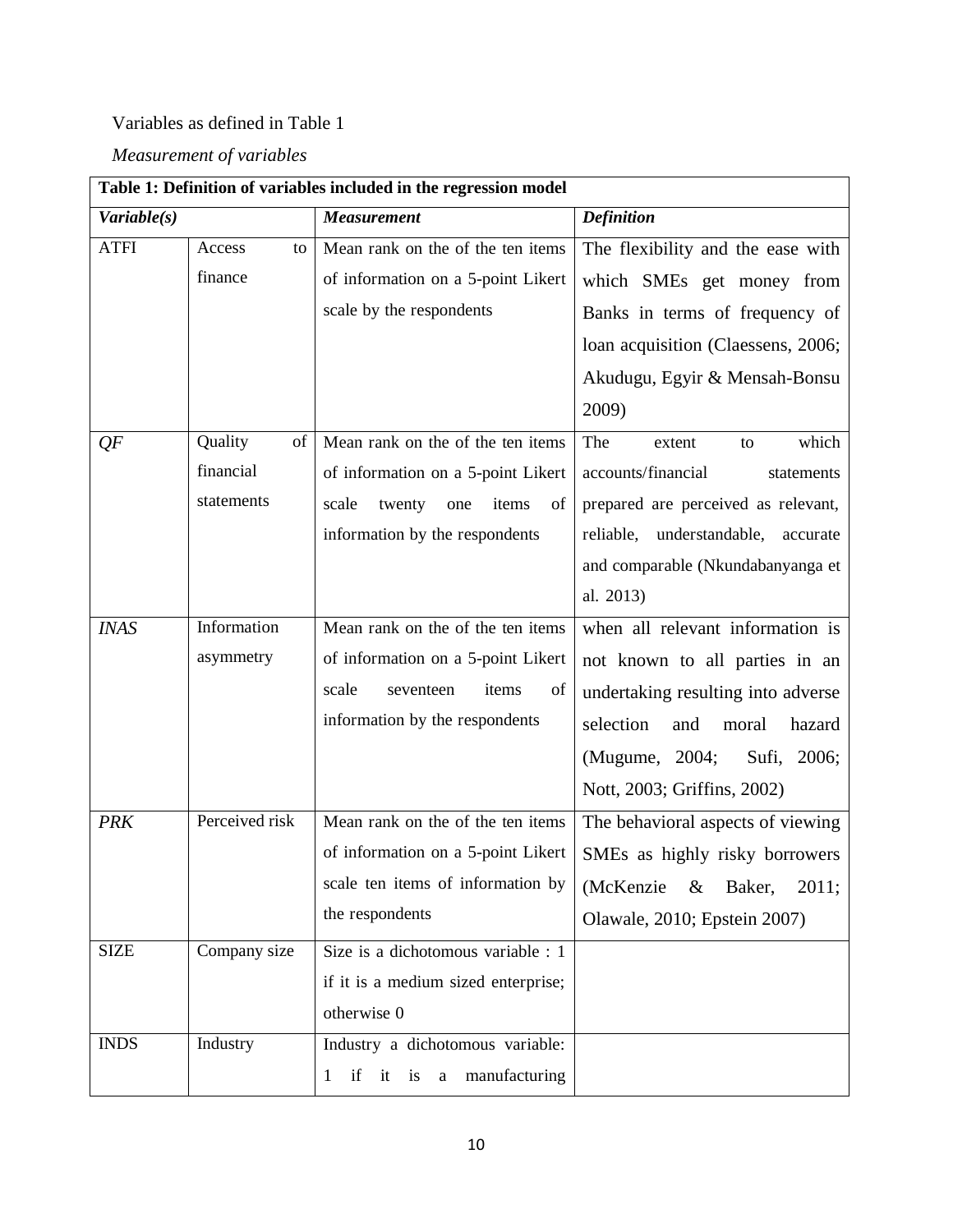|            | enterprise; otherwise 0 |  |
|------------|-------------------------|--|
| Error Term |                         |  |

# **4.0 Results and discussion**

#### *Descriptive statistics*

The descriptive statistics of the dependent and independent variables are in Table 2. The statistics indicate that the mean rating of the statements put to the respondents meant to measure whether the SMEs regularly accessed finance is 2.212 out of a maximum of 5. This suggests that on average the SMEs do not regularly access finance. The minimum score of 1 and a maximum of 3 out of a possible 5 also confirm that access to finance by SMEs is low. Among the independent variable, the results indicate that the mean score for the quality of financial statements is below average of 2.5 at 2.4745. This figure is close to the median of 2.4905 suggesting that more 50% of the respondents believe that the quality of financial statements is low. When it comes to information asymmetry the average is 3.38 whilst the minimum if 2 and the maximum is 5. This is slightly higher than the average of 2.5 which suggest that the SMEs believe that there is information asymmetry between the SMEs and the banks. In terms of the perceived risk, the mean and median are 2.6982 and 2.7273 respectively.

The control variables that were collected from the questionnaire relate to the size and industry as discussed before. In terms of size, the SMEs were divided into 'small' and 'medium'. A 'small' SME was defined as that with a turnover of up to UGX50 and 'medium' if it had a turnover of above UGX 50M. According to this classification, 28 or (37.33%) qualified as 'medium' SMEs and the rest, 47 or 62.67 fall under the 'small' SME category. In terms of the industry the results suggest that52 (or 69.33%) of the SMEs are manufacturing enterprises and the rest, 23(or 30.67%) are service enterprises.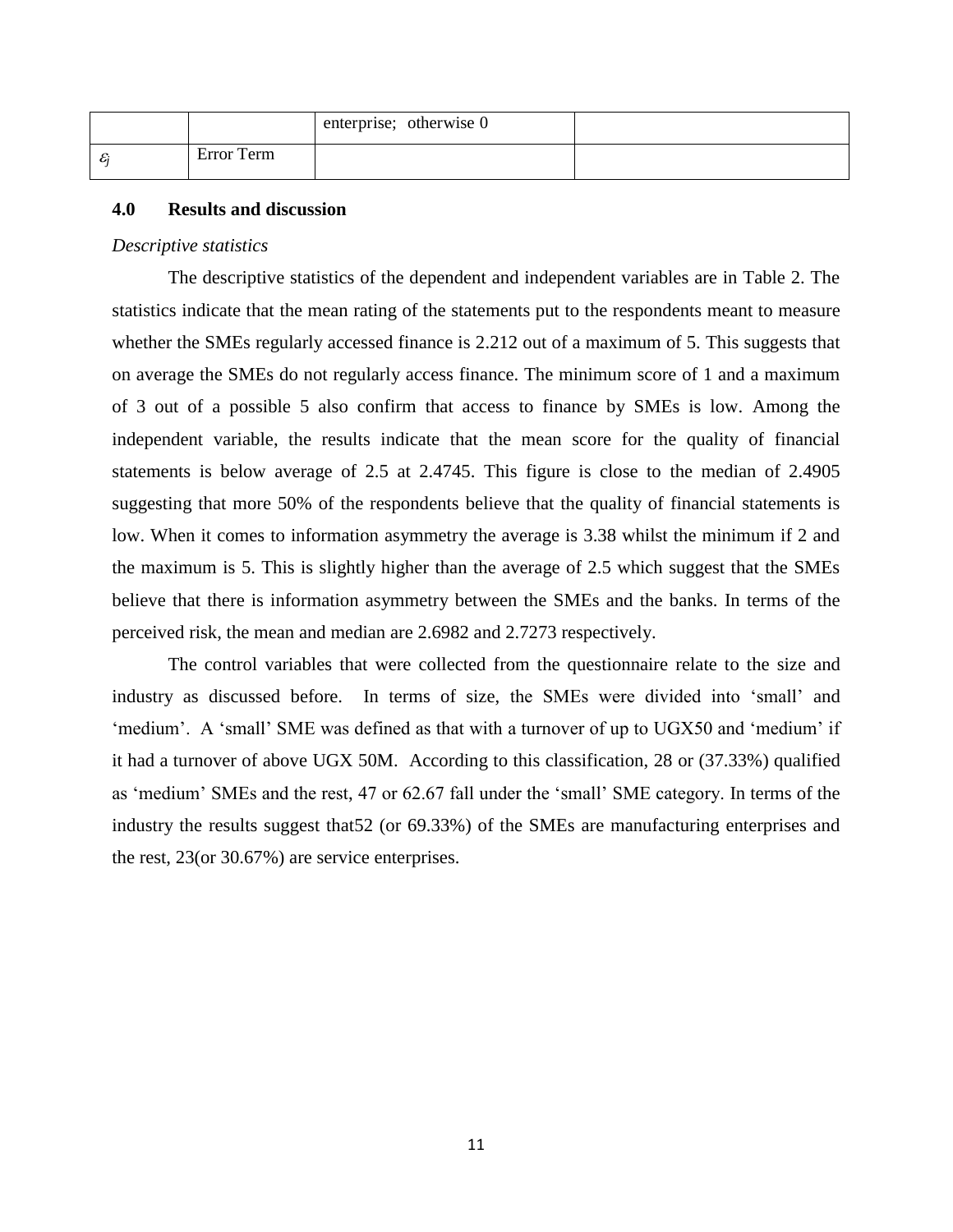| <b>Variables</b>           | Mea              | <b>Stddev</b> | <b>Media</b> | 25%    | 75%    | Min  | <b>Max</b> | <b>Skewne</b> | <b>Kurtosi</b> |
|----------------------------|------------------|---------------|--------------|--------|--------|------|------------|---------------|----------------|
|                            | $\boldsymbol{n}$ |               | n            |        |        |      |            | SS            | S              |
| Access to finance          | 2.212            | .21931        | 2.2000       | 2.1000 | 2.3000 | 1.60 | 3.00       | .672          | 2.711          |
| of<br>financial<br>Quality | 2.474            | .46553        | 2.4905       | 2.2524 | 2.8524 | 1.0  | 4.00       | $-.791$       | .702           |
| statements                 | 5                |               |              |        |        |      |            |               |                |
| Information                | 3.380            | .72236        | 3.2857       |        |        | 2.00 | 5.00       | $-0.096$      |                |
| asymmetry                  | 0                |               |              | 2.9357 | 3.9143 |      |            |               | $-.100$        |
| Perceived risk             | 2.698            | .54712        | 2.7273       | 2.363  | 3.0000 | 1.36 | 4.09       | .206          | .353           |
|                            | 2                |               |              | 6      |        |      |            |               |                |
| Size                       | .44              | .500          | .00.         | .00.   | 1.00   | 0    | 1          | .247          | $-1.993$       |
| Industry                   | .28              | .452          | .00          | .00    | 1.00   | 0    | 1          | 1.000         | $-1.028$       |

#### **Table 2: Descriptive statistics (N=75)**

# *Correlation analysis*

The correlations between the dependent and independent variables are in table 3. The results indicate that there is a significant negative relationship between quality of financial statements and access to finance  $(r=.315, p<.01)$ . This is, however, contrary to the predicted relationship of a positive relationship. The only other significant relationship is that between access to finance and company size with a correlation co-efficient .506,  $p<01$  meaning that larger SMEs are more likely to access finance than smaller firms. Among the independent variables only information asymmetry and quality of financial statements are highly correlated at -.636. Field (2005) suggests that multicollinearity becomes a problem only when the correlation coefficient exceeds 0.80. The results in table 3 show that none of the correlations between dependent and independent variables exceeds this threshold value.

| <b>Variable</b> |                                 |           | 2.       | 3.      | 4       | 5.    | 6. |
|-----------------|---------------------------------|-----------|----------|---------|---------|-------|----|
|                 | Access to finance               | 1.000     |          |         |         |       |    |
| 2.              | Quality of financial statements | $-.315**$ | 1.000    |         |         |       |    |
| 3.              | Information asymmetry           | $-.024$   | $-636**$ | 1.000   |         |       |    |
| 4.              | Perceived risk                  | .202      | $-.107$  | $-.033$ | - 1.000 |       |    |
|                 | Size                            | $.506**$  | .012     | .052    | $-.056$ | 1.000 |    |

|  | Table 3 Correlation results |  |
|--|-----------------------------|--|
|--|-----------------------------|--|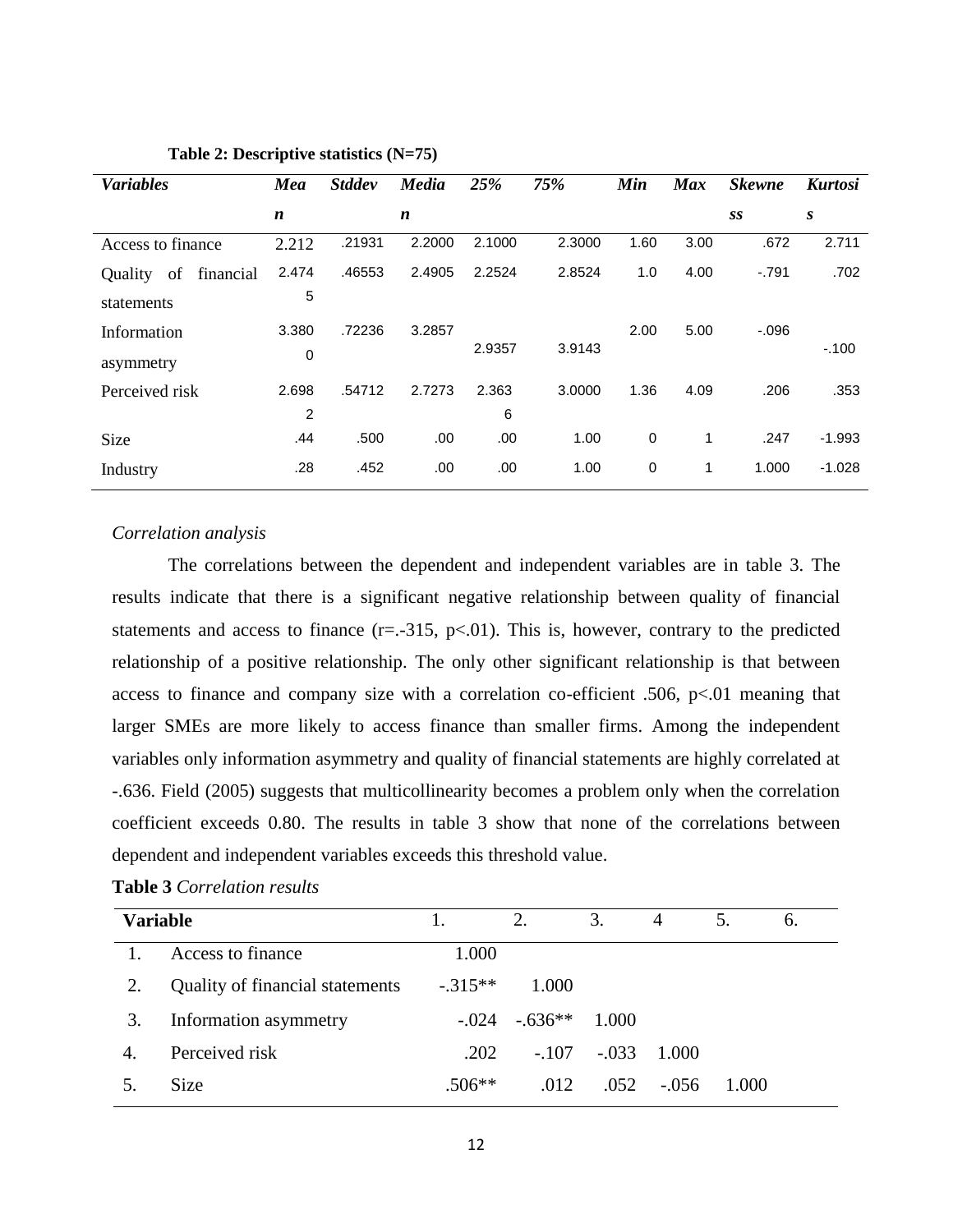| 6. Industry | -.198 |  | $.066$ $-.025$ $-.081$ $.045$ $1.000$ |  |
|-------------|-------|--|---------------------------------------|--|
|             |       |  |                                       |  |

\*\*. Correlation is significant at the 1% level or better;

# *Multiple regression results*

The results of the multiple regression analysis of the relationship between quality of financial statements, information asymmetry, and perceived risk and access to finance are presented in table 4.The results show that the overall explanatory power of the model is 63.7% and that there are significant relationships between four of the main variables (which include interactive variables) and access to finance. The finding that quality of financial statements has a significant positive association with access to finance confirms our  $H_1$ . This result is consistent with previous studies using secondary data which found a significant positive relationship between financial information quality and access to finance. For example, Schoombee et al. (2004) found that before banks extend credit to borrowers, they need to assure themselves of the viability of the loan applicant and thus they need adequate and proven financial statements. This is also consistent with Tweedie (2010) who suggested that for SMEs to access finance from banks, quality of financial statements is paramount. The results are also consistent with Levitt (1998) who suggested that quality financial statements increase access to finance.Additionally, Lumbert, Leuz and Varrenchia (2006) and Ball (2006) found that the quality of reported quality of financial information is related to access to finance.

The finding of a negative association between information asymmetry and access to finance also confirms the belief that when information asymmetry is high, access to finance is low. Thus, our hypothesis  $H_2$  is also confirmed. The result is also consistent with previous studies such as Griffins (2002) and Mugume(2007) who found out that banks are hesitant to extent finance to SMEs because of information asymmetry.The results in table 4 also show that the co-efficient of perceived risk is negative suggesting that there is a negative relationship between perceived risk and access to finance.

**Table 4:** *Multiple regression results*

*Number of obs = 75; F = 19.519; Prob> 0.000; R<sup>2</sup> = 0.671; Adj R<sup>2</sup> .637; MSE = .13221; Durbin Watson = 1.897* Source SS df MS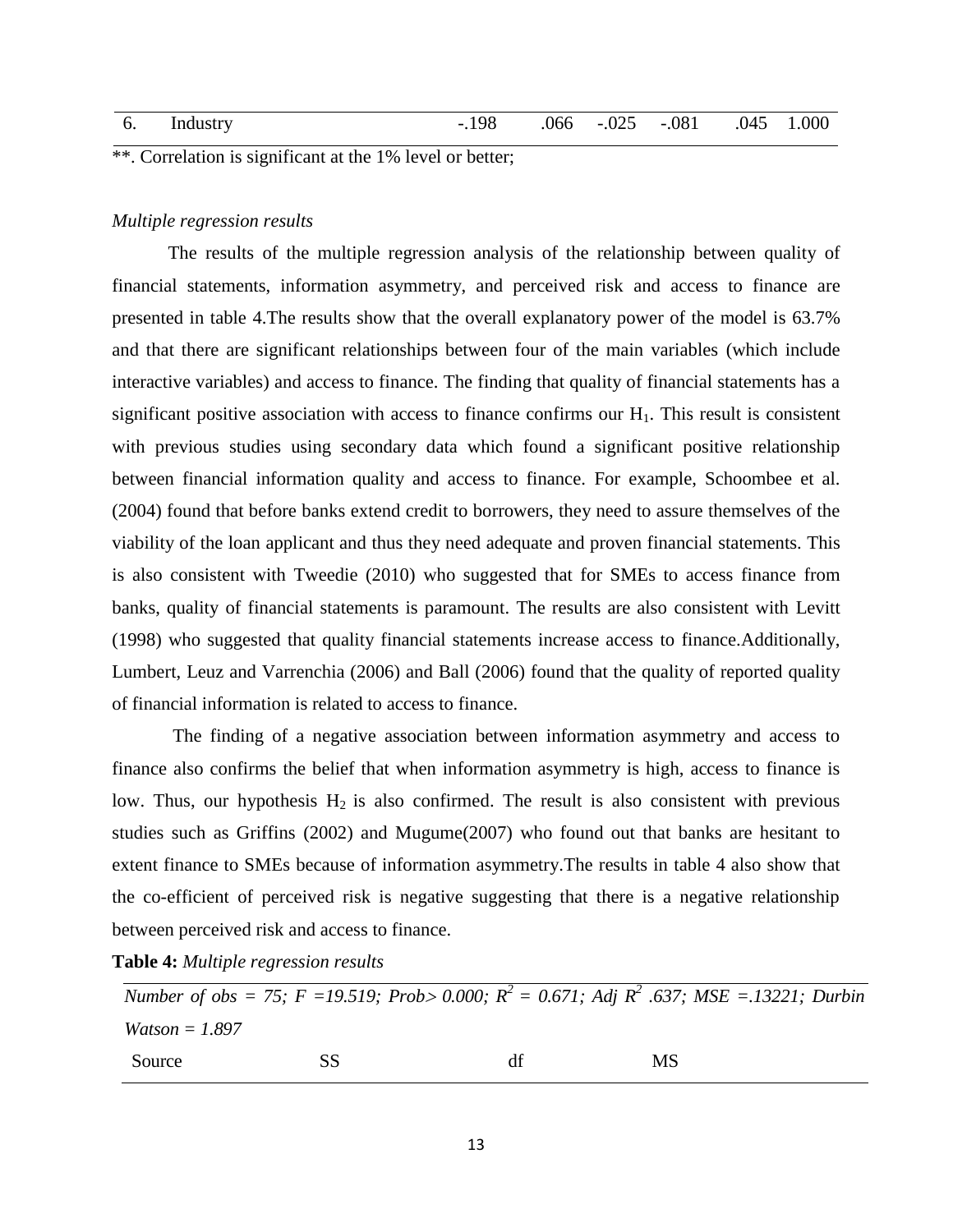| Model                                 | 2.388                                           | $\overline{7}$ |         | .341     |      |
|---------------------------------------|-------------------------------------------------|----------------|---------|----------|------|
| Residual                              | 1.17167                                         | .017           |         |          |      |
| Total                                 | 3.559                                           | 74             |         |          |      |
| <b>Variables</b>                      |                                                 | Coef           | Std err | t-value  | sig  |
| Constant                              |                                                 |                | .490    | 5.125    | .000 |
|                                       |                                                 | 2.512          |         |          |      |
| Quality of financial statements       |                                                 | .321           | .075    | 4.271    | .000 |
| Information asymmetry                 |                                                 | $-.441$        | .078    | $-5.660$ | .000 |
| Perceived risk                        |                                                 | $-.032$        | .166    | $-.193$  | .848 |
|                                       | Quality of financial statements* perceived risk | $-136$         | .026    | $-5.306$ | .000 |
| Information asymmetry* perceived risk |                                                 | .167           | .027    | 6.211    | .000 |
| Turn over                             |                                                 | .165           | .034    | 4.865    | .000 |
| Industry                              |                                                 | $-.087$        | .034    | $-2.525$ | .014 |

However, the relationship is not significant and therefore we are unable to confirm our H3. The result is inconsistent with studies conducted by (Leuz and Varrecchia, 2000; Barth et al., 2005) which revealed that perceived risk lowers access to finance. This is also inconsistent with Ho and Victor (2000) who argued that perceived risk theory embraces a behavioral intuitive aspect which appeals and plays a role in facilitating the bank's decision to either extend finance or not.

In terms of our interactive variables, table 4 shows that the interaction between quality of financial statements and perceived risk is negative with a t-value of -5.306 which is significant at 1% level. This result means that we are able to confirm our  $H_4$  of a significant negative relationship. This result is interesting because it shows that high quality financial statements coupled with high perceived risk will result in low access to finance. Table 4 also shows that the interaction between information asymmetry and perceived risk has a positive and significant association with access to finance as predicted by our hypothesis which means that we are able to confirm out  $H_5$ .

The results of the control variables also indicate that both company size and industry are associated with access to finance. Specifically, the results of a positive and significant relationship between company size and access to finance suggest that 'medium' sized companies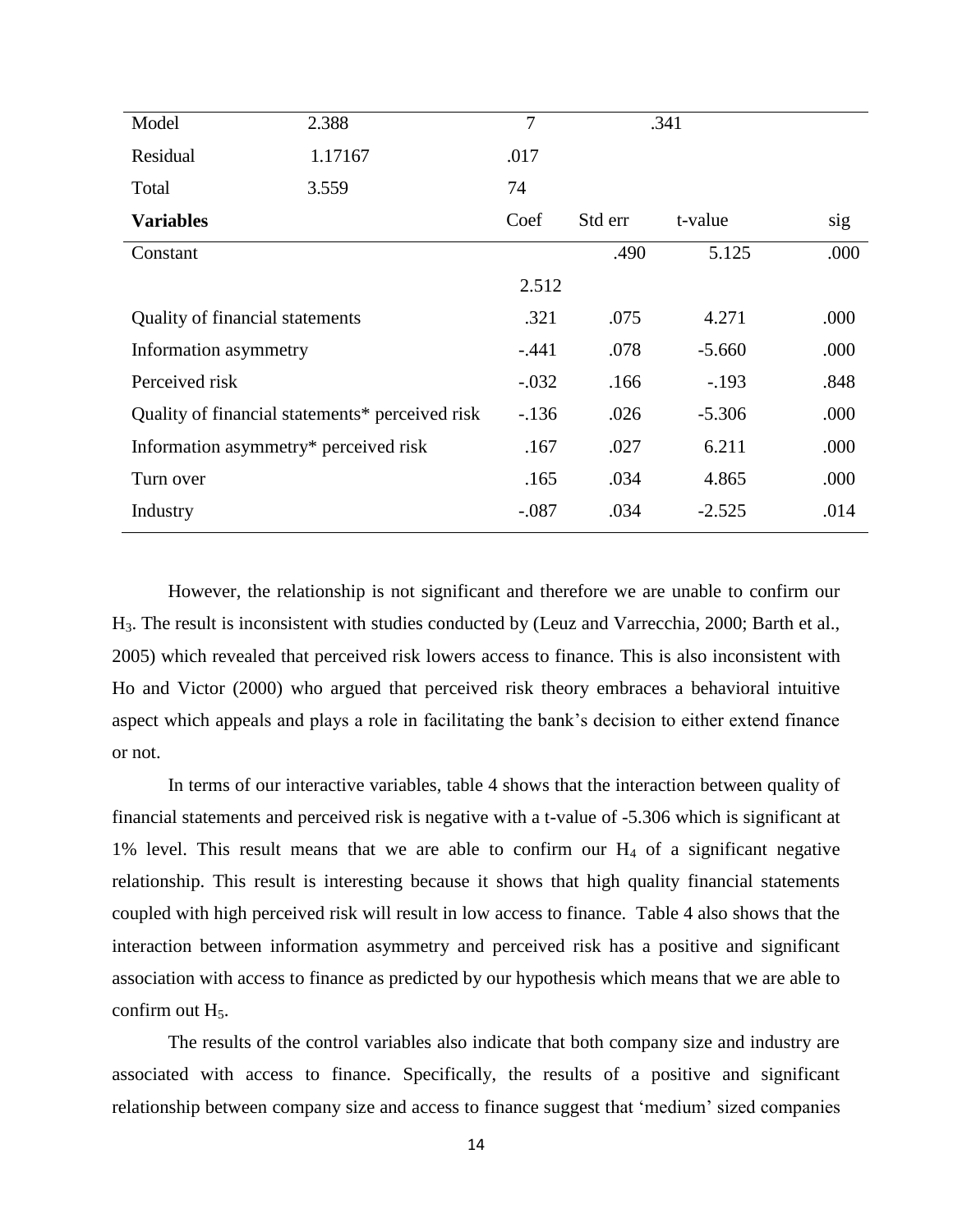have greater access to finance than 'small' companies. This may be due to the fact that 'medium' companies produce better quality financial statements which lower the information asymmetry and hence greater access to finance. The negative relationship between industry and access to finance means that companies belonging to the 'service' sector are less likely to access finance compared to 'manufacturing' companies. A possible explanation for this variation may be due to the security that manufacturing companies can offer to the banks in terms of tangible assets compared to service firms.

# **Summary and Conclusion**

The purpose of this study was to investigate the relationship between quality of financial statements, information asymmetry, perceived risk and access to finance. It was argued that the perceived relationship was important since psychological literature suggests that individuals are likely to act or behave according to their perception. As a result if SMEs owner/managers perceive that quality of financial statements, information asymmetry and perceived risk are likely to affect their chances of accessing finance, they will take steps to improve the situation. Information for the study was collected through a questionnaire survey of randomly selected 132 SMEs of which 75 respondent. The results suggest that quality of financial statements, information asymmetry, the interaction between quality of financial statements and perceived risk, and information asymmetry and perceived risk are significantly associated with access to finance.

Despite these findings, the following limitations should be taken into account. First, we only managed to explain 63.7% of the variation in the variation in access to finance which means that there are other factors that can explain variations in access to finance. Future research should be directed to finding other factors that determine access to finance by SMEs. Second, the sample was composed of registered SMEs that operate in Kampala which means that unregistered and SMEs operating in other regions of Uganda were not investigated. The findings cannot therefore be generalized across the entire country. Studies in future can extend to other parts of the country.

Despite these limitations the study makes important contribution in two principal ways. First, the study is the first to undertake a study of the perceived relationship between quality of financial statements, information asymmetry, perceived risk, information asymmetry and access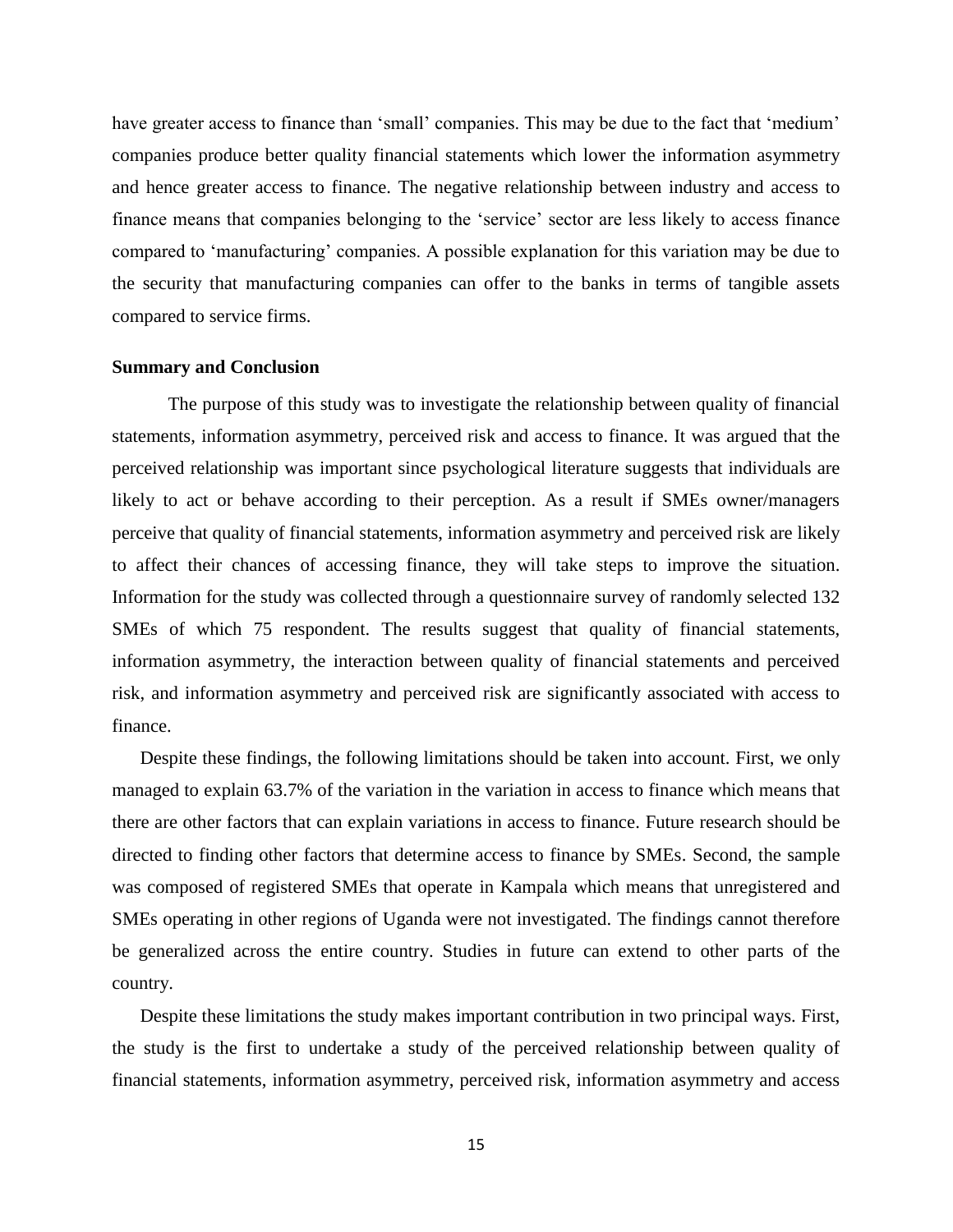to finance. Although the findings confirmed the relationship between quality of financial statements, information asymmetry and access to finance, the relationship between perceived risk and access to finance was not confirmed. This suggest that more research is needed to find out why this is the case despite the wide acceptance based on secondary data there is a relationship between risk and access to finance. Second, the study also makes an important contribution in the sense that the results suggesting that there is no significant relationship between perceived risk and access to finance suggest that SMEs owner/managers may need training in order to be aware that perceived risk may reduce their chances of accessing bank finance. However, since this is the first study to undertake this survey, more research is needed in order to validate our study.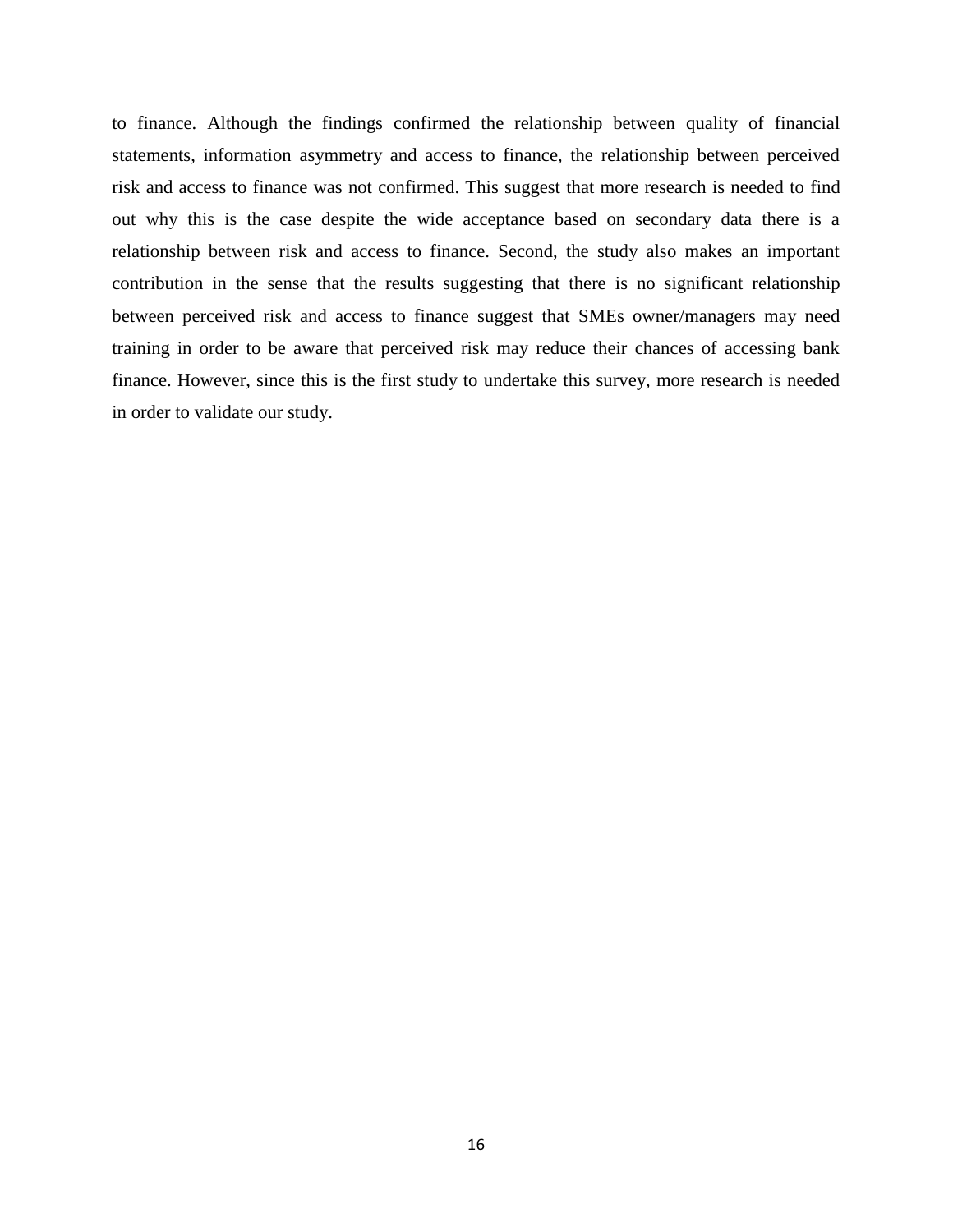# **References**

- Akudugu, A., Egyir, M. and Mensah,B.A. (2009), "Women farmers' access to credit from rural banks in Ghana", *Agricultural Finance Review,* Vol.69 No. 3,pp. 84-299.
- Alexandar and Nobes (2007) financial Accounting an international introduction, Prentice Hall, New Delhi
- Analoui.F.andKarami.A (2003) Strategic Management in Small and small-medium enterprises, 1st edition, London, Great Britain.
- Atieno, R. (2009). Linkages, access to finance and the performance of small scale enterprises
- Bank of Uganda, (2012)."Annual Report 2012".Bank of Uganda, Kampala.
- Barako, D.G., P. Hancock and H.Y. Izan. 2006. Factors influencing voluntary corporate disclosure by Kenyan companies. *Corporate Governance: International Review* 14: 107-125.
- Barako, D.G.. 2007. Determinants of voluntary disclosures in Kenyan companies annual reports. *African Journal of Business Management* 1: 113-128.
- Barrow (2006), Analysiss of Investments and Management of Portfolios.International. South Western PA Delhi RT OF Cengage Learning
- Barth, M. and Lang.M.(2008) International Accounting Standards and Accounting quality". Journal of Accounting Research 46:467-498.
- Bartov, E., F.A. Guland J.S.L. Tsui. 2000. Discretionary-accruals models and audit qualifications. Journal of Accounting and Economics 30: 421-452.
- Bateman, M (1996). "Comparative Analysis of European Business Cultures, in Central and Eastern Europe," Chapter 7, Buttersworth-Heinemann Stoneham, MA
- Bennet, L., & Cuevas, C.E. (1996).Sustainable banking with the poor, Journal of International Development, 8(2), 145-152.
- Bhatt, N., & Tang, S. (1998). The problem of transaction costs in group-based micro lending: an institutional perspective, World Development, 26(4), 623-637.
- Bolkestein, F., (2004) Paper on Harmonization of International Standards of reporting, European Commission, London.
- Botosan, C., and Plumlee.M., (2002):"A Re-examination of disclosure level and the expected cost of equity capital". Journal of Accounting Research 40:21-40
- Brewer, N. T., Chapman, G. B., Gibbons, F. X., 3; Gerrard, M., McCaul, K. D. and Weinstein, N.D. (2007) Meta-Analysis of the Relationship Between Risk Perception and Health Behavior: The Example of Vaccination, Health Psychology,**Vol:** 26 (2), p. 136.
- Brown, and, Relly. (2005), Analysis of Investments and Management of Portfolios.International. South –Western PA Delhi RT OF Cengage Learning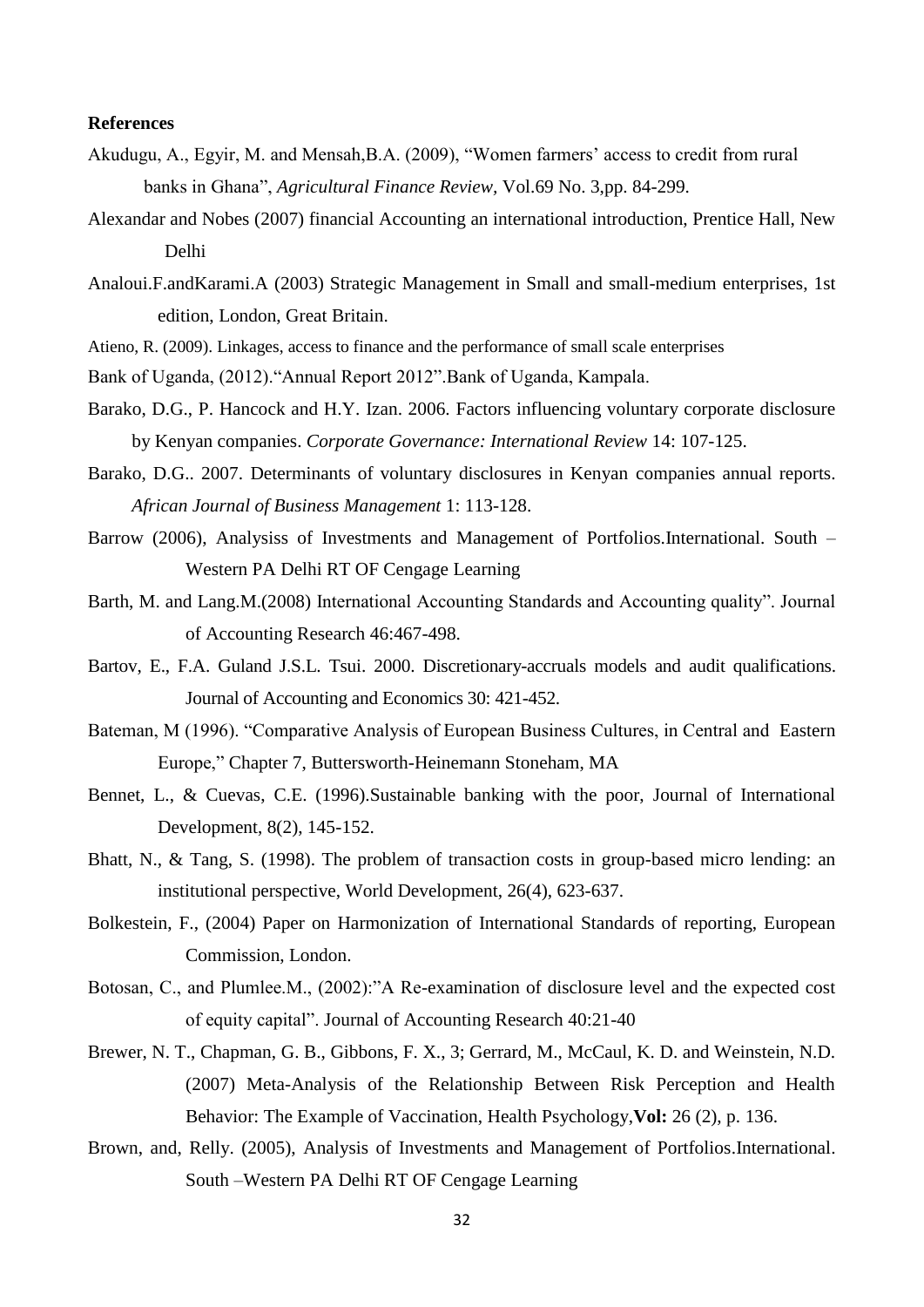Campbell, J., (1996). "Understanding Risk and Return."Journal of political economy 104

- Cavusgil, H., Knight.andRiesenberger., (2008):"Do IFRS/UK-GAAP reconciliations convey newinformation".Workingpaper,ManchesterBusinessSchool.http://ssrn.com/abstract
- Chami, R. (2001). "What is Different about Family Business?" IMF Working Paper No. 01/70, Washington, DC.CIA.
- Christensen, H., Lee.E.and Walker., (2007 B):"Do IFRS/UK-GAAP reconciliations convey new information".Workingpaper,ManchesterBusinessSchool,.Website,http://ssrn.com/abstr act
- Claressens, S. (2005), Access to financial services: A review of the issues and public policy objectives: Policy research working paper 3589. World Bank, Washington, D.C.
- Claessens, S. (2006), "Access to Financial Services: A Review of the Issues and Public Policy Objectives", *The World Bank Research Observer,* Vol.21 No.2, pp. 207–240.
- Collin Barrow, (2007)."The Essence of Small Business". Prentice Hall India New Delhi

.

- Cynthia,P., &Price, S.,(2004). High-performance facilities engineering: Preparing the team for the sustainable workplace, *Journal of Facilities Management*, 3(2), pp.161 - 17
- Daske, H., and Gephardt.,(2006):"International Financial reporting Standards and experts 'Perceptions of disclosure quality". Abacus 42:461-498.
- Demirguc-Kunt,A,Inessa,L.&Maksimovic,V.(2006).Business Environment and the Incorporation Decision, *Journal of Banking and Finance* 4(3),pp.23 -45*.*
- Dye, R., (1990):"Mandatory versus voluntary disclosures. Case study of financial and real externalities". The Accounting Review 65:1-26
- Easley, D. &O'Hara, M. (2004): Information and Cost of capital; Journal of finance vol. 55, pp1553-15583
- Easley, D. &O'Hara, M. (2004): Information and Cost of capital; Journal of finance vol. 55, pp1553-15583
- Ertürk, A. (2008) A trust-based approach to promote employees openness to organizational change in Turkey, *International Journal of Manpower*, 2(5), pp.462 – 483

Fama, E. &French, K. (2002): Industry cost of Equity; Journal of financial economics 43:153-193

Farza,R. &Tsui.E. (2012). Social motives polarity and its impact on knowledge sharing.

Field, A. (2005). *Discovering statistics using SPSS.*Second ed. London: Sage Publications Ltd.

Fitzjkenny, k. (2010).Small Business Financial Management.Retrieved September 12, 2012 from [http://hubpages.com/hub/smallbusinessfinancialmanagement.](http://hubpages.com/hub/smallbusinessfinancialmanagement)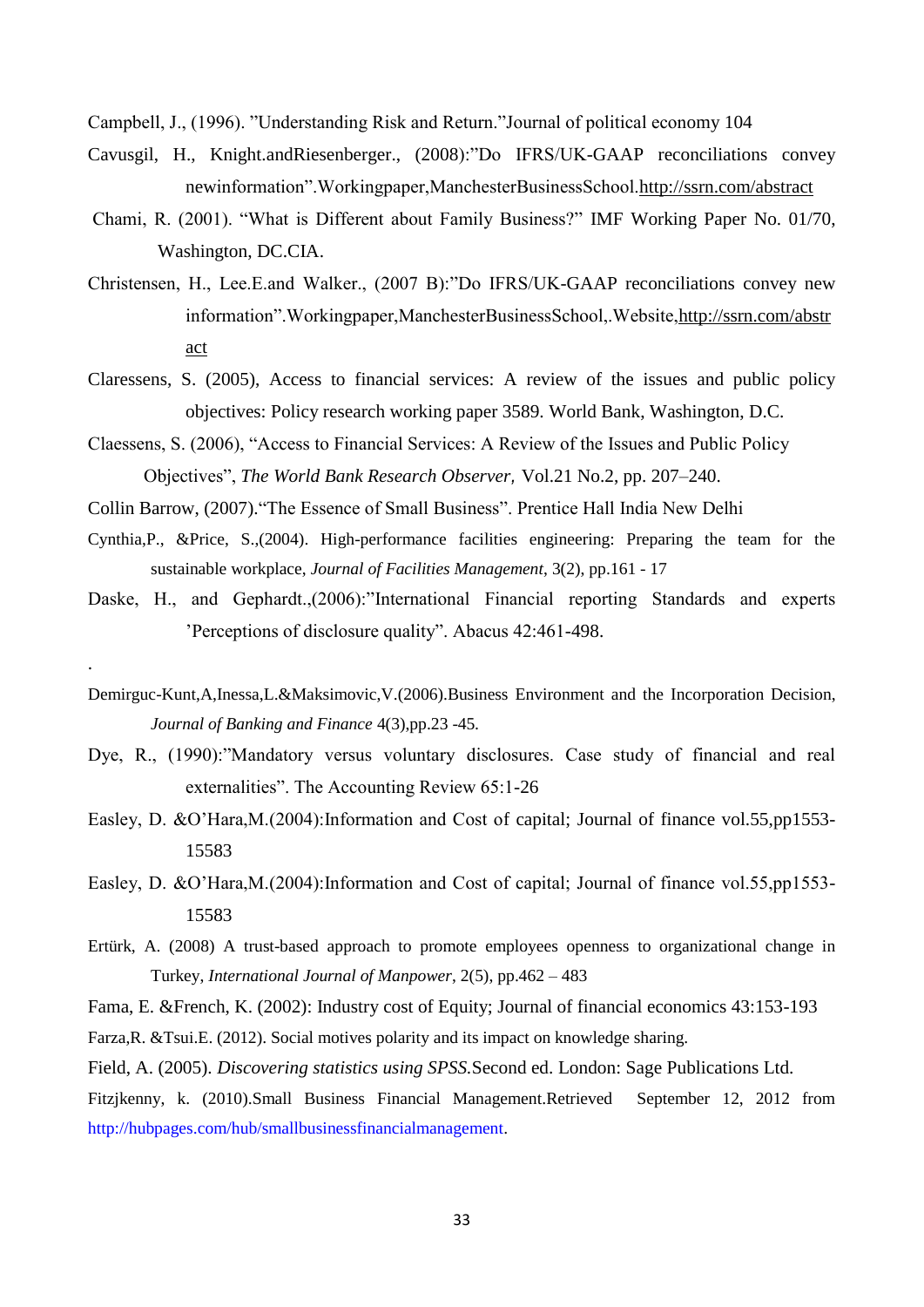- Florini, B. &Lord, K. (2000): Power transparency in the age of transparency. New York Palgrave Macmillan.
- Francis, J.R., Khurana, I.K., Pereira, R., (2005).Disclosure Incentives and effects on cost of equity capital around the world. The Accounting Review 80(4).Pp.1125-1162
- Ganster.D.C. (2008).The effects of empowerment on attitudes and performance, The role of social support and empowerment beliefs, *Human Resource Management International Digest* , 16(3), pp.12 -24
- Graham,(2002). "Understanding small firms' growth" Growth and Development.Gower Publishing, Aldershot, England, pp. 81-104.
- Graham,(2002). "Understanding small firms' growth" Growth and Development.Gower Publishing, Aldershot, England, pp. 81-104.
- Gray, S.J., G.K. Meek and C.B Roberts. 1995. International capital market pressures and voluntary annual report disclosures by U.S. and U.K. multinationals.*Journal of International Financial Management and Accounting*6: 43-67.
- Greiner, L.E., (2000)."Evolution and revolution as organizations grow". Harvard Business Review, vol. 50, no. 4, pp. 37-46.
- Griffins, L.E., (2002)."Evolution and revolution as organizations grow". Harvard Business Review, vol. 50, no. 4, pp. 37-46.
- Hail, L and C.Leuz, (2008): "Cost of capital effects and changes in Growth expectations".
- Haniffa, R.M. andT.E. Cooke. 2002. Culture, corporate governance and disclosure in Malaysian corporations.*Abacus*38: 317-349.
- Hishingsuren, M.(2004), Raising Capital for Microfinance sources of funding and opportunities for equity financing.
- Ho, &Victor., (2000): "financial Statement Effects of adopting International Accounting Standards. Case of Germany". Review of accounting studies 12:623-657.
- Hugh, and Subramanyam, K., (2007): "financial Statement Effects of adopting International Accounting Standards. Case of Germany". Review of accounting studies 12:623-657.
- Hussain, J., Millman, C. and Matlay, H. (2006). "SME Financing in the UK and in China:" A Comparative Perspective.

Hussey, R., and S. Woolfe. 1998. The auditors' review report. *Managerial Auditing Journal* 18: 448-454.

- IASB International Accounting Standards Board (2009).
- IFRS I international Financial Reporting Standards for SMEs (2010).
- John Wiley &Sons., (2008).Putting small businesses first: Europe is good for SMEs Inc European Commission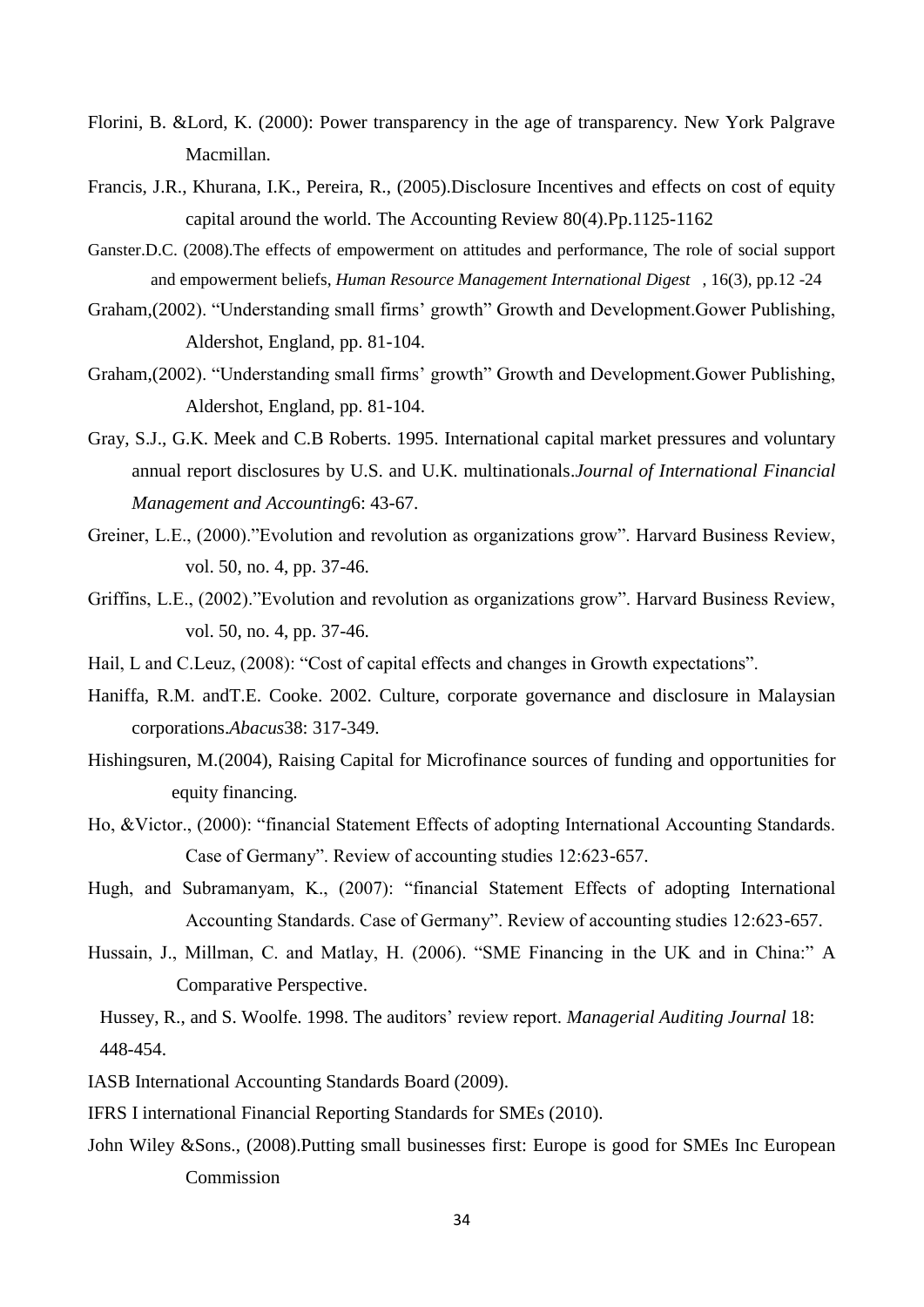Kaberuka Will, (2003) "Statistical Techniques" a Basic course for social Scientist.

- Kagaari,R.K.J., &Munene,J.C. (2012) Engineering lecturers competenciesand organisational citizenship behavior, *Journal of European Industrial Training,* 31(9), pp.706 – 726
- Kakooza, T.C. (2006). Causes of Small Business Failure in Uganda.
- Kansanya, Gerald(2008)"The accountancy profession in Uganda. The Uganda Accountants News latter

Kasekende, L.A. (2001). Uganda Financial Management, its stability and role in

- Kazooba Charles T., (2006). "Causes of Small Business Failure in Uganda: A Case Study from Bushenyi and Mbarara Towns". Workshop on SME Financing, Kampala, Uganda
- Kikonyogo, C.N. (2000). Recent Development in Uganda Financial Sector Crisis or Transaction. Paper presented to Bank of Uganda, Kampala, Uganda.
- Kino, C. (2004). Bank on it: Managing Your Cash flows. Retrieved September 20, 2012,
- Krejcie, Robert .V.Morgan, Daryle W (1970) "Determining Sample Size for Research Activities".Educational and Psychological Measurement.
- Kutenk, J. (2000). Effectiveness of cash management: Understanding the key factors that
- Ladu, S.M. (2012). Uganda Small and Medium Enterprises: Need to Become
- Lambert, F., Leuz, C., Verrencchia, R.E., (2007): Accounting Information, disclosure, and the lost capital. Journal of Accounting Research 45(2).Pp 385-420
- Lang, M.K.V.Lins&M.Maffett, (2009): Transparency, Liquidity, and valuation: International evidence
- Ledgerwood, J. (1999). Microfinance Handbook: An Institutional and financial perspective (sustainable Banking with the poor), The World bank, Washington. DC.
- Leuz, C.andVarrecchia, R., (2000):"the economic consequences of increased disclosure" Journal of Accounting Research 38:91-124.
- Levitt, A. (1998): The importance of high quality accounting standards; Accounting horizons, 12- 79-84
- Li, S., 2010.Does mandatory adoption of International Financial Reporting Standards in the European Union reduces the cost of equity capital? The accounting Review85,607- 636.
- Linda, H. (2008). Small Business Failure Rate. Retrieved September 4, 2012, from
- Littlefield,E and Rosenberg, R. (2004), Microfinance and the poor, Finance and development, 41(2), 36-42.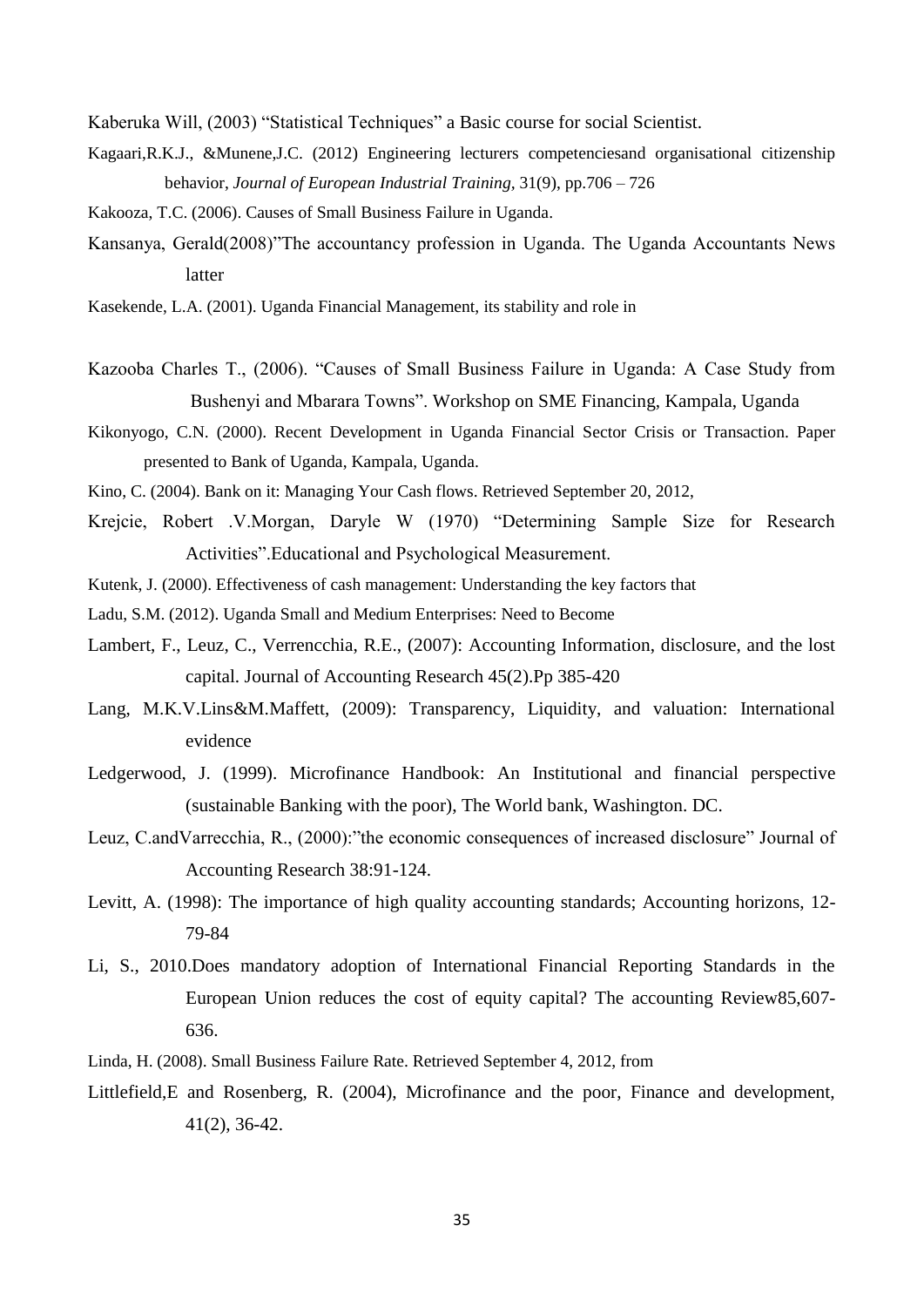- Littlefield,E and Rosenberg, R. (2004), Microfinance and the poor, Finance and development, 41(2), 36-42.
- Lynn, B. (1996). Microfinance and the creation of social capital, Sustainable banking with the poor project, ASTHR, The World Bank, October 9.
- Mallin.A.Christine (2010) Corporate Governance, 3rd Edition oxford university. pressinc, New York.Management and Practice. New Delhi: Kindersley.
- Mckenzie and Baker (2011). Finance at the Frontier: Debt Capacity and the Role of Credit in private Economy, Washington,D.C., World Bank, p.41.
- Meyer.M. (2002), Sustainable Microfinance: The balance between financial sustainability and social responsibility: A business model integrating remittances and cross broaden entrepreneurship in microfinance.
- Michael, B. (2012). Show me the Money. Retrieved September 15, 2012, from
- Millenium Development Goals Report for Uganda (2010): Accelerating progress towards improving maternal health.
- Ministry of Finance, Planning and Economic Development, (2012), "Background to the Budget. Increasing Investment, Employment, Productivity and Household Incomes through Public Expenditure". Republic of Uganda, Kampala
- Modigliani. & Miller (1958).The cost of capital, Corporation Finance, and the theory of investment; American Review, 78(1):246-250,
- Mugume.M. (2002), Sustainable Microfinance: The balance between financial sustainability and social responsibility: A business model integrating remittances and cross broaden entrepreneurship in microfinance.
- Nakaweesi, Dorothy (2012, April 7) EAC Banks deal more with SMEs-survey. Business Newsletter Saturday monitor pg14
- Narain, S. (2001). "Development Financial Institutions and Commercial Banks' Innovative Schemes for Assisting SMEs in India", Presentation for the UNCTAD Expert Meeting on "Improving the Competitiveness of SMEs in Developing Countries: Role of Finance, including E-finance", on 22-24, October 2001.
- Nkundabanyanga, K.S., Tauringana, V., Balunywa, W and Emitu N.S., (2013), "The association between accounting Standards, legal framework and the quality of financial reporting by a government ministry in Uganda", *Journal of Accounting in Emerging Economies*, Vol.3 No.1 pp.65-81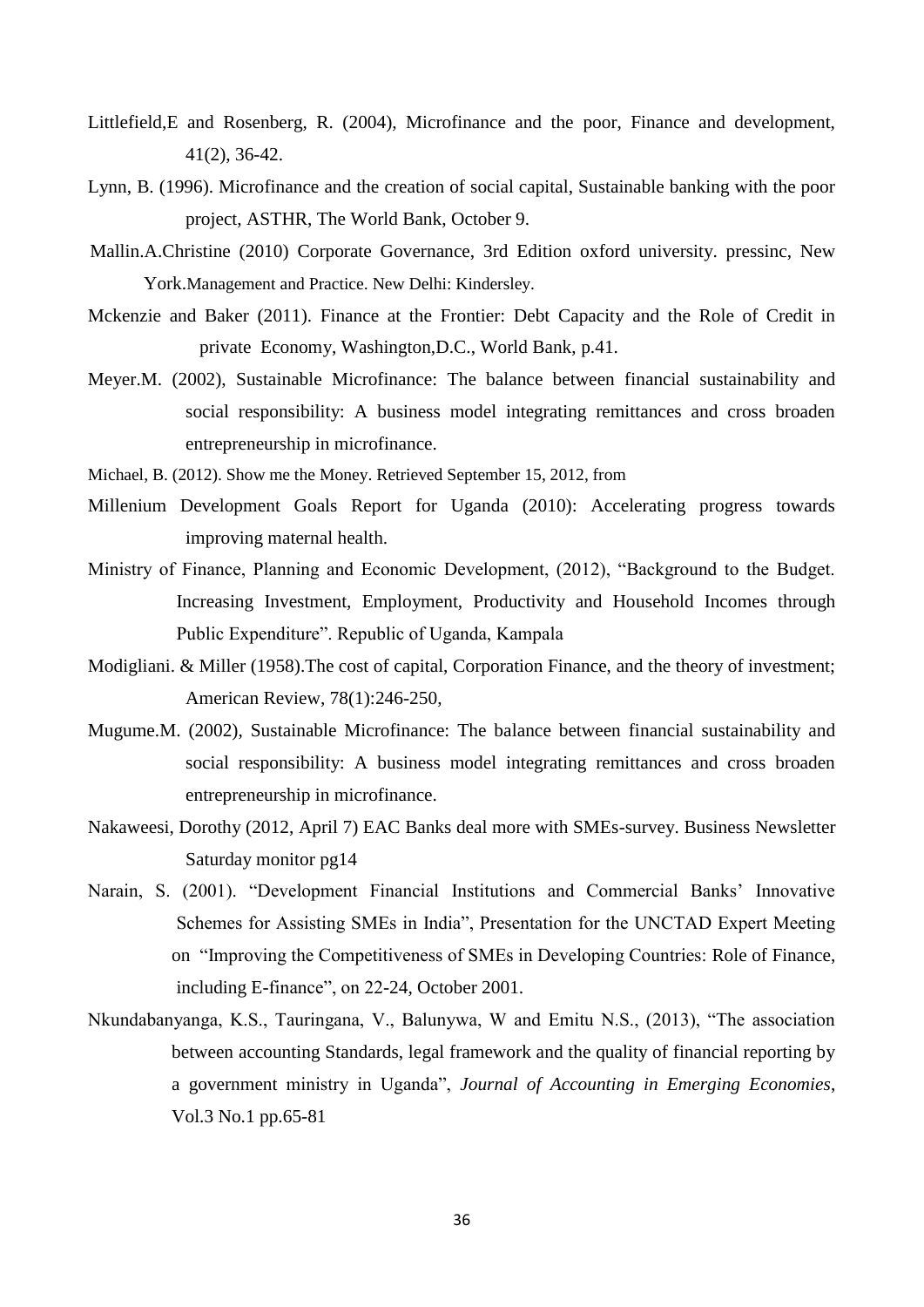- Nuwagaba, A. (2011), The role of financial deepening in enhancing financial sector Deepening and Sustainability: Institute of Corporate Governance of Uganda (ICGU) – Kampala Serena Hotel.
- Nott (2003), Provision of financial services with a wider African, Journal of Accounting, Economics, Finance and Banking Research, 5(5), 34-56

Okello, C.O. (2008). Source of Business Information and Means of Success Used by

- Okurut, Schombee& Berg (2002). "Development Financial Institutions and Commercial Banks' Innovative Schemes for Assisting SMEs in India", Presentation for the UNCTAD Expert Meeting on "Improving the Competitiveness of SMEs in Developing Countries: Role of Finance, including E-finance", on 22-24, October 2001.
- Ondiege, P.O. (1996). "Capital and Performance of Small Enterprises in Kenya". Flexibility and Networking in an African Context. Ed. by Dorothy McCormick and Paul Ove Pedersen.
- Opondo, Kasekende. (2012)."Financing SMEs in Uganda-Constraints ".Website http//www.bou.or.ug/research department
- Otero M., and Maria, A., (2002), Bringing development back, into Microfinance, Journal of Microfinance,  $1(3)$  8 – 17.
- Owusu-Ansah, S., 2005.Factors influencing corporate compliance with financial reporting requirements in New Zealand.*International Journal of Commerce & Management* 15: 141- 157.
- Oxoby,R. (2009) Understanding social inclusion, social cohesion and social capital, *International Journal of Social Economics*, 36 (12), pp.1133 – 1152
- Pischke, J.D (1991). Finance at the Frontier: Debt Capacity and the Role of Credit in private Economy, Washington,D.C., World Bank, p.41.
- Private Sector Foundation, (2005), "Platform for Action; A Synopsis of Private Policy Concerns and Suggestions for Policy Reforms".
- Raaijmakers, JM; Paulitz, TC; Steinberg, C; Alabouvette, C; Moenne-Loccoz, Y. (2009). The rhizosphere: a playground and battlefield for soilborne pathogens and beneficial microorganisms. PLANT AND SOIL. 321(1-2):341-361.
- Ravajas, S. (2002), Microfinance in Latina America and the Caribbean: How large is the market? Inter-American Development Bank-Washington D.C.
- Rogaly,B.(1996), Microfinance Evangelism, "Destitute Women" and the hard selling of a New Anti-Poverty formula" Development in practice, 6(2), 534-563.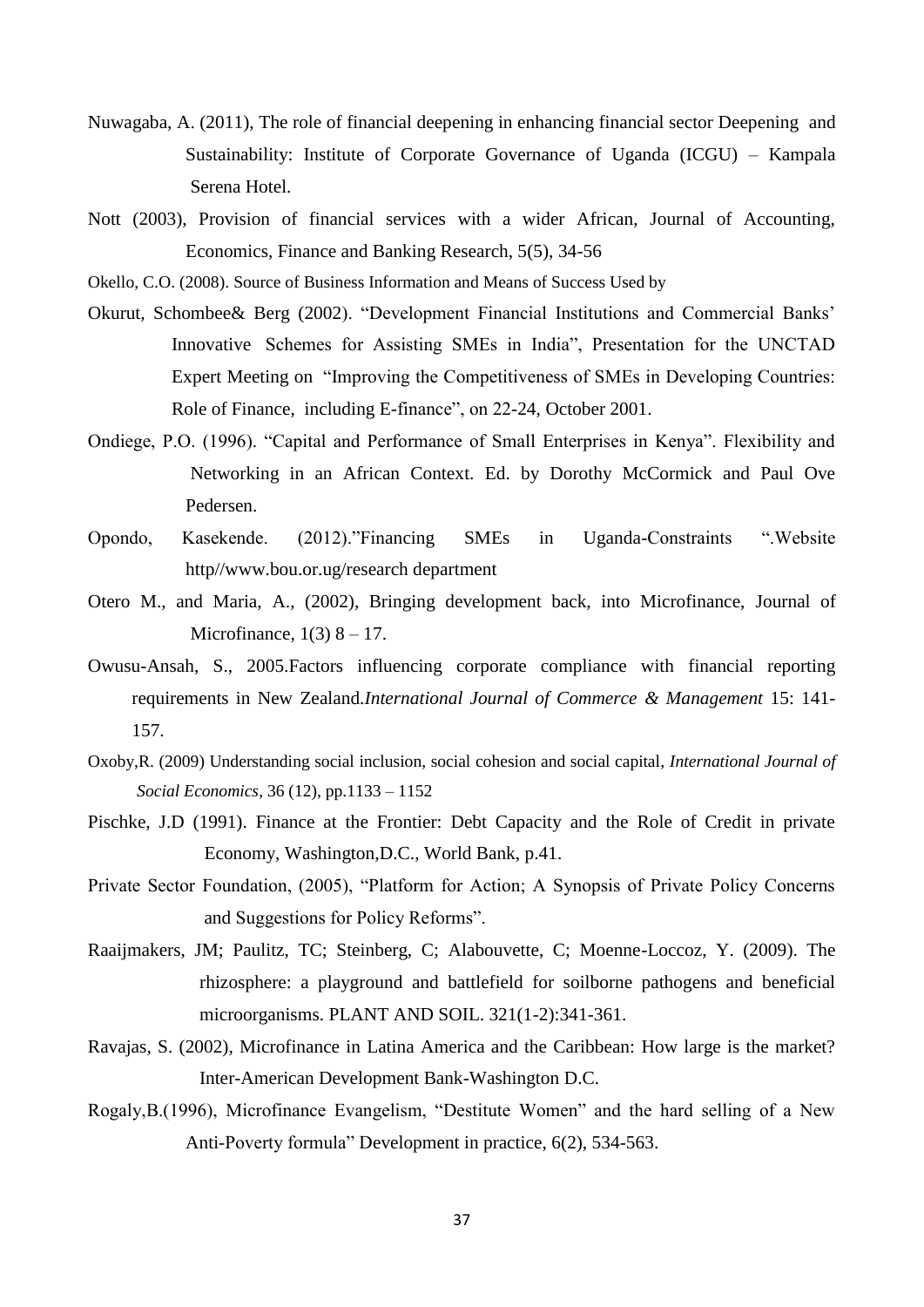- Salavou,H., &Avlonitis,G. (2008). Product innovativeness and performance Management Decision.Retrieved October.
- Sangeeta.B.C.&Saxena. (2009) Building winning relationships in business process outsourcing.
- Schreiner, M. (2002), Aspects of Outreach: A framework for discussion of the social benefits of microfinance, Journal of International Development, 14(5), 159-603.
- Snyder, M. (2000). "Women in African Economics, From Burning Sun to Boardroom, Business Ventures and Investment Patterns of 74 Ugandan Women.", Fountain Publishers, Kampala.
- Ssendawula, G, (2002). Minister of Finance, Planning and Economic Development, Keynote Address on a Symposium on "Modalities for Financing Small andMedium-Scale Enterprises", United Nations.
- Stein, C., (2003).Agency Information and corporate investment.Handbook of Economics of Finance PP.109-160.
- Stiglitz, J. and Weiss .A (2001) Credit Rationing in Markets with Imperfect Information.
- Sunghyup,h., &Heesup, H. (2012). A model of a patron's innovativeness, *International Journal of Contemporary Hospitality Management*, 24(2), pp.175 – 199
- Tauringana, V**.,** and G. Chong. 2004. Neutrality of narrative discussion in annual reports of UK listed companies. *Journal of Applied Accounting Research* 7: 74-107.
- The Uganda Investment Authority (2012) Small and Small and medium enterprises, "Business Guide"
- Tulip Bitekelezo (2003). A Market-Oriented Strategy For Small and Medium-Scale Enterprises. IFC Discussion Paper # 48.
- Tweedie, et al., (2012) International Financial Reporting Standards and Accounting quality.
- Tyrrall.D.Woodward and Rakhimbekova.A (2007).The relevance of International Financial Reporting Standards
- Uganda Ministry of Finance, Planning and Economic Development. (2012). Medium Term Competitiveness Strategy for the Private Sector. Publishing House, Entebbe-Uganda.
- Uganda Small Scale Industries Association (USSIA). (2012). Management of Small Scale Industries in Uganda
- United Nations Conference on Trade and Development, (UNCTAD) (2002). Proceedings of the Symposium on Modalities for financing SMEs in Uganda. New York
- USAID (2012)." The Evaluation of Small Enterprise Programs and Projects: Issues and Community Development" . Evaluation Special Study No.13.
- Varrenchia,R.E.(2000).Essays on disclosure; Journal of Accounting and Economics vol 32,pp.91- 180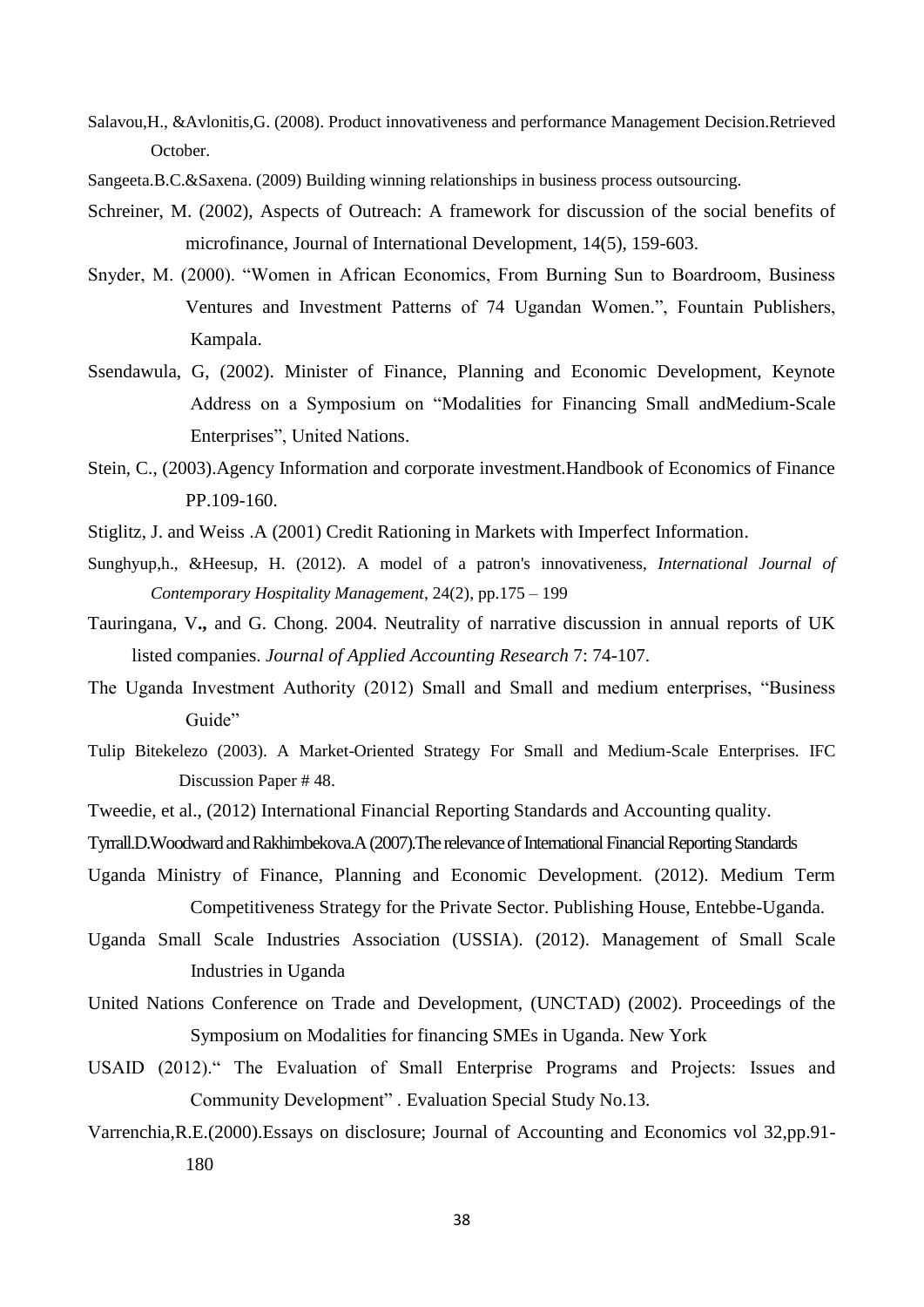- Wallace, R.S.O., and K. Naser. 1995. Firm-specific determinants of the comprehensiveness of mandatory disclosure in the corporate annual reports of firms listed on the Stock Exchange of Hong Kong. *Journal of Accounting and Public Policy* 14: 311-368.
- Welker, M., (1995): Disclosure policy, Information Asymmetry, and liquidity in equity markets". Contemporary accounting Research.11:801-827
- Wellford, R and Prescott, K (1996). "European Business, an issue Based Approach", Financial Times Management, London

Wiley IFRS (2010) interpretation and Application of International Accounting and Financial Reporting Standards.

World Bank Report (2012).

Zimmerer, Thomas N, and Scarborough Norman M. (1988). Small Business Fundamentals. Columbus: Merrill Publishing Company.

# **Appendix**

# **Questionnaire**

# **Section A: General information**

- 1. Name of the enterprise………………………………………….
- 2. What industry does your company belong to:  $\Box$  manufacturing  $\Box$  service (please tick).
- 3. What is the approximate annual turnover of the business in Uganda Shillings?

 $\Box$ UGX  $\leq$ 20M $\Box$  UGX 20  $\geq$ 30M $\Box$  UGX 30 $\geq$  40  $\Box$  UGX40 $\geq$ 50  $\Box$ UGX $>$ 50M

**Section B:** State your opinion on the following statements by ticking the most appropriate response as follows:

# **1. Strongly disagree 2.Disagree 3.Not sure 4. Strongly agree 5.Agree Strongly disagree**

|                |                                                               | disag<br>Strongly | Disagree | Not sure | agree<br>Strongly | Agree |
|----------------|---------------------------------------------------------------|-------------------|----------|----------|-------------------|-------|
|                | <b>Quality of financial statements</b>                        |                   |          |          |                   |       |
| 1              | In this enterprise all financial information is recorded      |                   |          |          |                   |       |
|                | immediately                                                   |                   |          |          |                   |       |
| $\overline{2}$ | In this enterprise accountants are guided by the requirements |                   |          |          |                   |       |
|                | of International Financial Reporting Standards for SMEs       |                   |          |          |                   |       |
| 3              | In this enterprise frequent audit is done                     |                   |          |          |                   |       |
| $\overline{4}$ | In this enterprise accountants are consulted before any       |                   |          |          |                   |       |
|                | financing decision is made                                    |                   |          |          |                   |       |
| 5              | In this enterprise management is very open to employees       |                   |          |          |                   |       |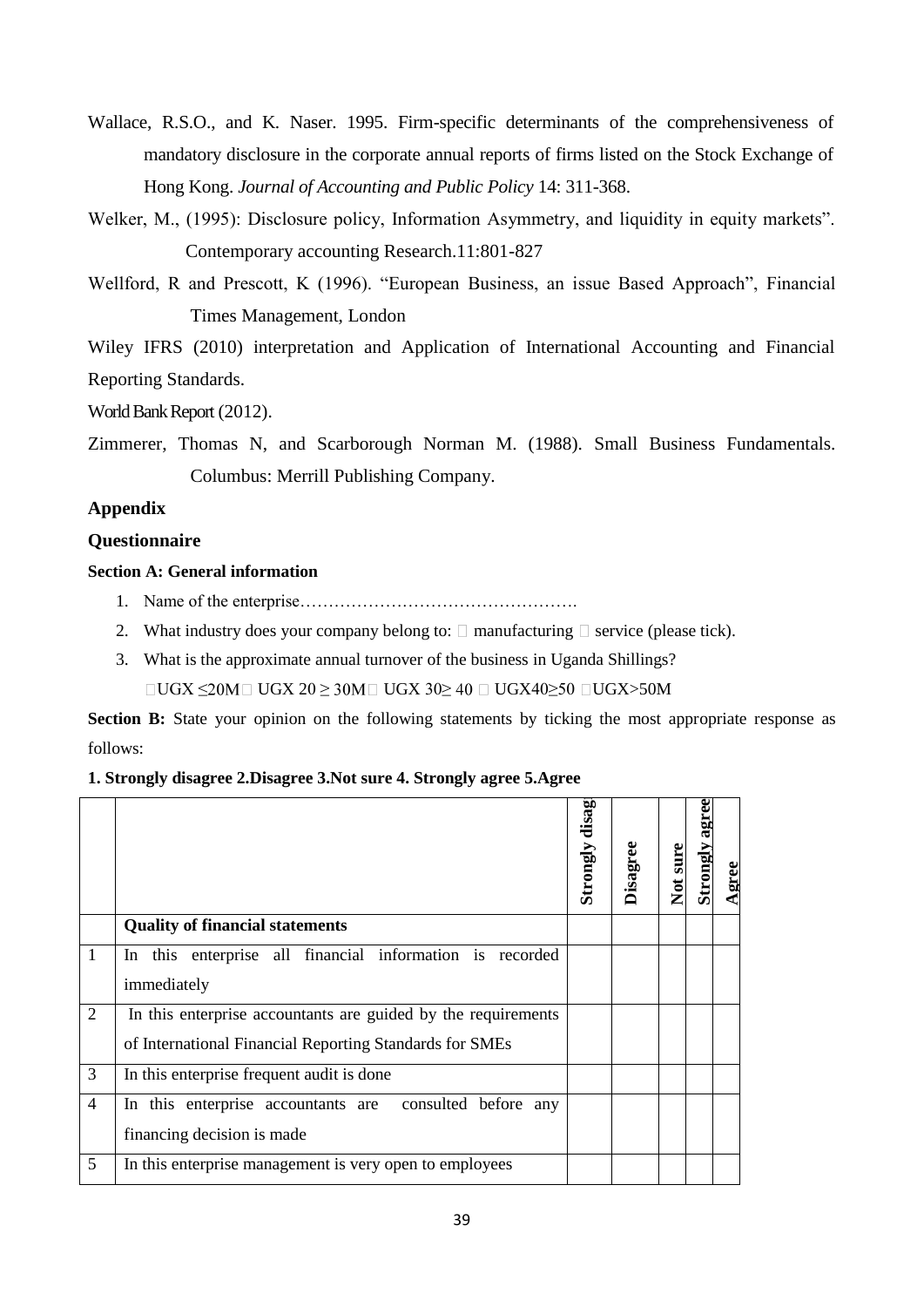| 6              | In this enterprise management is honest with finances             |  |  |  |
|----------------|-------------------------------------------------------------------|--|--|--|
| $\tau$         | In this enterprise management is guided by the overall            |  |  |  |
|                | enterprise objectives                                             |  |  |  |
| 8              | In this enterprise management offers adequate accountability      |  |  |  |
| 9              | Accountants in this enterprise are independent in the             |  |  |  |
|                | professional practice                                             |  |  |  |
| 10             | Sound and accurate disclosure is done this enterprise             |  |  |  |
| 11             | In this enterprise the accounting procedures are adopted in       |  |  |  |
|                | preparation of financial statements                               |  |  |  |
| 12             | In this enterprise international standards are adopted            |  |  |  |
| 13             | In this enterprise national standards are taken in to             |  |  |  |
|                | consideration while preparing financial statements                |  |  |  |
| 14             | The enterprise follows the regulatory framework                   |  |  |  |
| 15             | Tax procedures are followed in presentation of financial          |  |  |  |
|                | statements.                                                       |  |  |  |
| 16             | In this enterprise accounting concepts are adhered to in          |  |  |  |
|                | preparation of financial statements                               |  |  |  |
| 17             | In this enterprise a formal precision is used for consistency     |  |  |  |
| 18             | In this enterprise accounting information is presented in one     |  |  |  |
|                | currency for purposes of accuracy                                 |  |  |  |
| 19             | In this enterprise financial information is detailed              |  |  |  |
| 20             | In this enterprise financial statements are signed by one         |  |  |  |
|                | authorized person                                                 |  |  |  |
| 21             | Financial statements are reported in one currency                 |  |  |  |
|                | <b>Information Asymmetry</b>                                      |  |  |  |
| $\mathbf{1}$   | The enterprise receives adequate information on bank loan         |  |  |  |
|                | portfolios $(R)$                                                  |  |  |  |
| $\overline{2}$ | The enterprise is in touch with banks for information on          |  |  |  |
|                | availability of loans(R)                                          |  |  |  |
| 3              | The bank informs the enterprise about changes interest rates      |  |  |  |
| 4              | The banks avail loan servicing information on time to the         |  |  |  |
|                | enterprise(R)                                                     |  |  |  |
| 5              | The bank has a good working relationship with the enterprise      |  |  |  |
| 6              | The enterprise avails all details about collateral to the bank on |  |  |  |
|                | time(R)                                                           |  |  |  |
| 7              | The bank informs the enterprise about the nature of industry it   |  |  |  |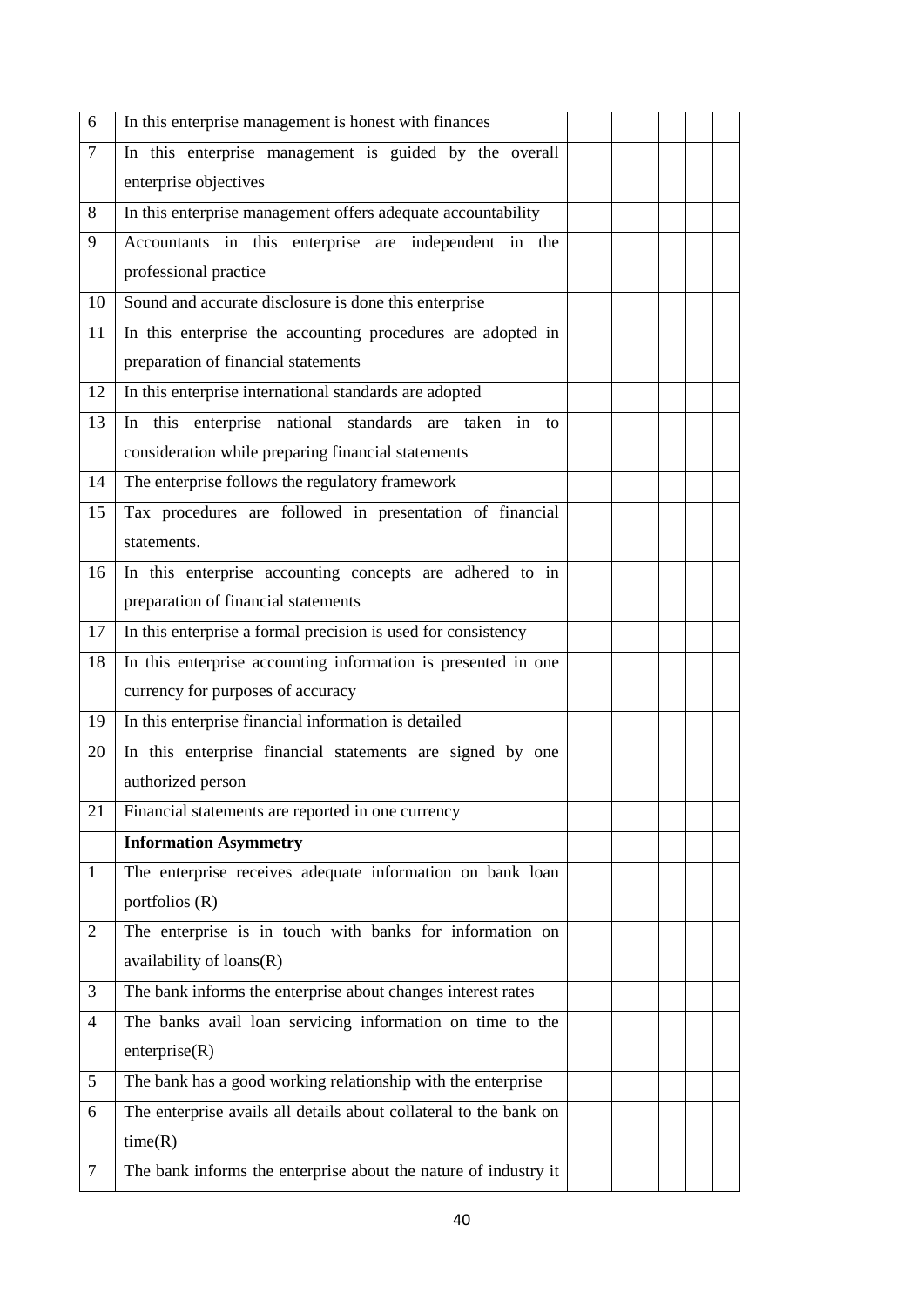|                | funds(R)                                                           |  |  |  |
|----------------|--------------------------------------------------------------------|--|--|--|
| 8              | The enterprise provides accurate financial information to the      |  |  |  |
|                | bank(R)                                                            |  |  |  |
| 9              | The enterprise ensures consistency in financial statements $(R)$   |  |  |  |
| 10             | In this enterprise financial information is unbiased $(R)$         |  |  |  |
| 11             | Accounts ensure that financial information is clear and            |  |  |  |
|                | concise(R)                                                         |  |  |  |
| 12             | Accountants purpose that financial information is relevant as      |  |  |  |
|                | per the bank requirements $(R)$                                    |  |  |  |
| 13             | The enterprise avails financial information to the bank on         |  |  |  |
|                | time(R)                                                            |  |  |  |
| 14             | The enterprise has missed investment opportunities due to          |  |  |  |
|                | banks insufficient information(R)                                  |  |  |  |
| 15             | The enterprise is very much aware of the requirements of the       |  |  |  |
|                | bank(R)                                                            |  |  |  |
| 16             | There is no information gap that exists between the bank and       |  |  |  |
|                | the enterprise $(R)$                                               |  |  |  |
| 17             | The bank regularly visits the enterprise to audit the assets $(R)$ |  |  |  |
|                | <b>Perceived Risk</b>                                              |  |  |  |
| $\mathbf{1}$   | The enterprise has fear that the cash flows may not occur as       |  |  |  |
|                | predicted                                                          |  |  |  |
| 2              | The enterprise has fear that the bank may change the credit        |  |  |  |
|                | terms on short notice and it affects loan servicing.               |  |  |  |
| $\mathfrak{Z}$ | The enterprise is not certain about the economic environment       |  |  |  |
|                | of the country                                                     |  |  |  |
| $\overline{4}$ | The enterprise is not sure about the market trends therefore       |  |  |  |
|                | servicing finance may be a problem                                 |  |  |  |
| 5              | The enterprise has insufficient collateral which it fears it may   |  |  |  |
|                | be claimed by the bank in case of failure to pay                   |  |  |  |
| 6              | The enterprise is not sure about the bank's intentions in          |  |  |  |
|                | availing finance                                                   |  |  |  |
| $\tau$         | The enterprise has a fear of exposure to external parties like     |  |  |  |
|                | banks                                                              |  |  |  |
| 8              | The enterprise prefers using equity to debt                        |  |  |  |
| 9              | The enterprise is not about the terms of commercial credit         |  |  |  |
|                |                                                                    |  |  |  |